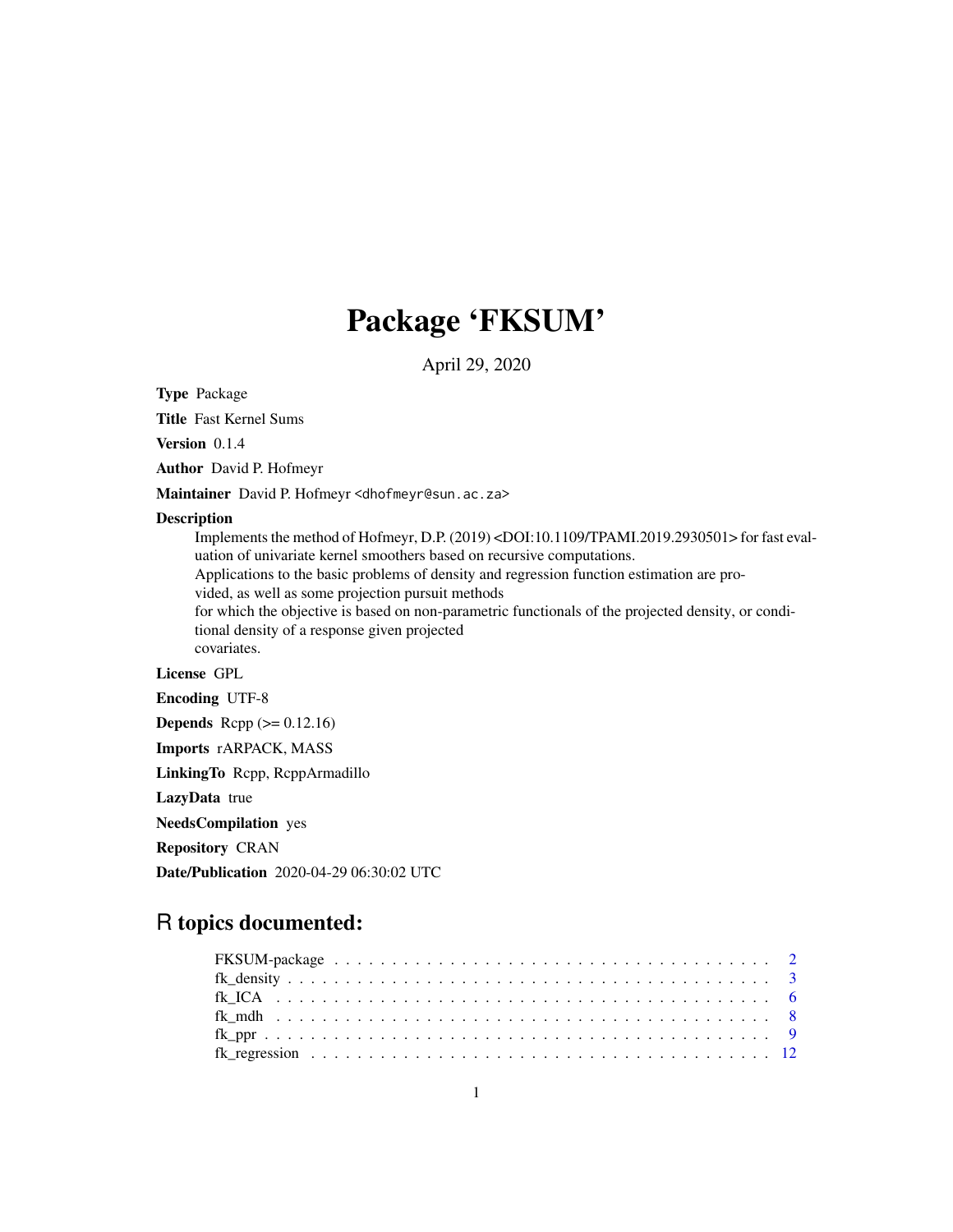<span id="page-1-0"></span>

| Index |             | 28 |
|-------|-------------|----|
|       |             |    |
|       |             |    |
|       |             |    |
|       |             |    |
|       |             |    |
|       |             |    |
|       |             |    |
|       |             |    |
|       |             |    |
|       |             |    |
|       |             |    |
|       | plot.fk_ppr |    |
|       |             |    |
|       |             |    |
|       |             |    |
|       |             |    |
|       |             | 17 |
|       |             |    |
|       |             |    |
|       | fk sum      |    |

FKSUM-package *Fast Exact Kernel Smoothing*

#### Description

Uses recursive expressions to compute exact univariate kernel smoothers in log-linear time based on the method described by Hofmeyr (2019). The main general purpose function is fk\_sum() which computes exact (or binned approximations of) weighted sums of kernels, or their derivatives. Standard smoothing problems such as density estimation and regression can be addressed directly using this function, or using the purpose-built functions fk\_density() and fk\_regression. Projection pursuit algorithms based on minimum entropy (ICA, Hyvarinen and Oja 2000), minimum density cluster separation (MDH, Pavlidis et al. 2016) and regression-type losses (PPR, Friedman and Stuetzle 1981) are implemented in the functions fk\_ICA(), fk\_ppr() and fk\_mdh() respectively.

#### Details

Package: FKSUM Type: Package Title: Fast Kernel Sums Version: 0.1.3 Depends: Rcpp (>= 0.12.16) License: GPL-3 LazyData: yes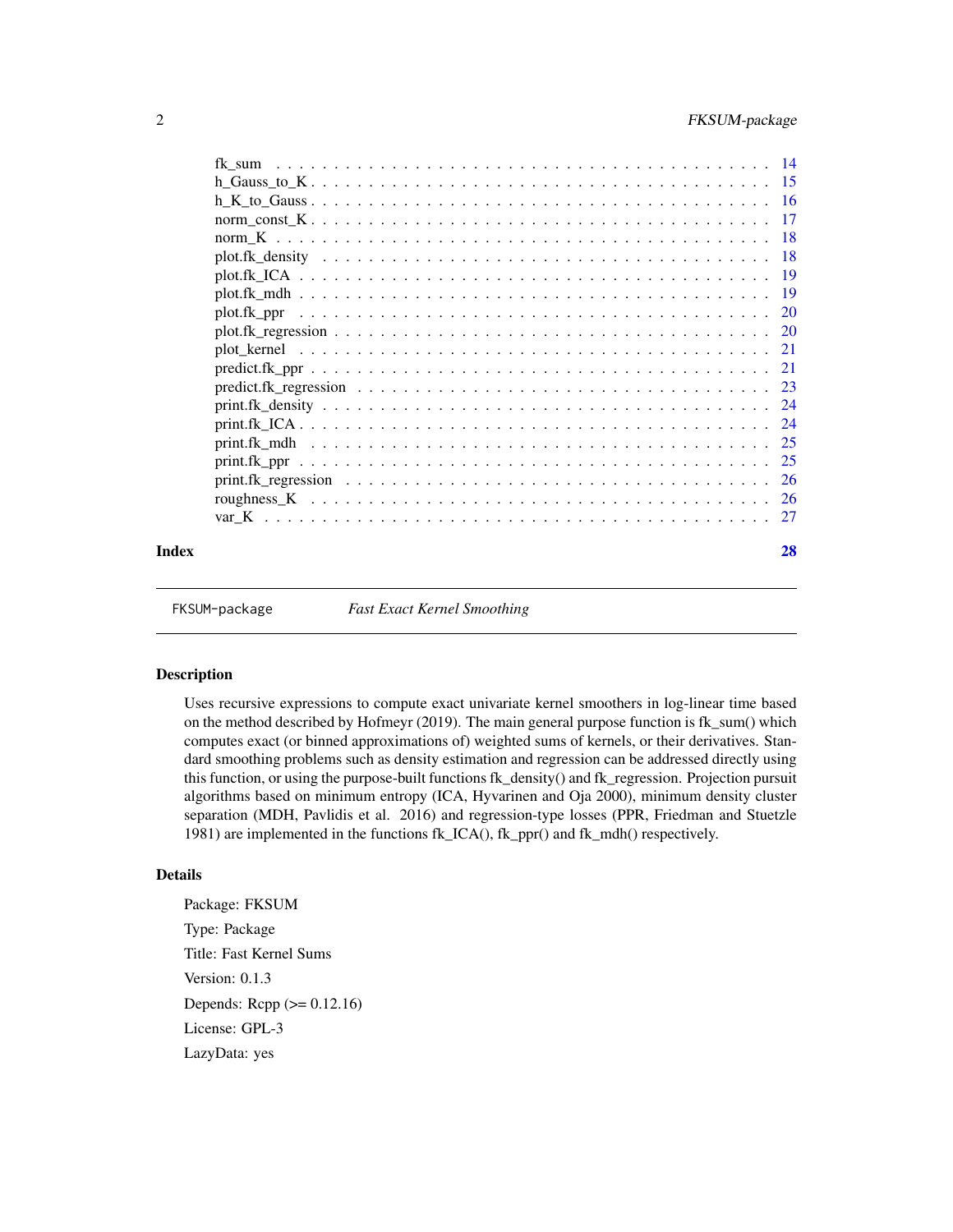# <span id="page-2-0"></span>fk\_density 3

Imports: rARPACK, MASS LinkingTo: Rcpp, RcppArmadillo

#### Author(s)

David Hofmeyr[aut, cre]

Maintainer: David P. Hofmeyr <dhofmeyr@sun.ac.za>

#### References

Hofmeyr, D.P. (2019) "Fast exact evaluation of univariate kernel sums", *IEEE Transactions on Pattern Analysis and Machine Intelligence*, in press.

Hyvarinen, A., and Oja, E. (2000) "Independent component analysis: algorithms and applications." *Neural networks*, 13(4), 411–430.

Friedman, J.H., and Stuetzle, W. (1981) "Projection pursuit regression." *Journal of the American statistical Association*, 76(376), 817–823.

Pavlidis, N.G., Hofmeyr, D.P., and Tasoulis, S.K. (2016) "Minimum density hyperplanes." *Journal of Machine Learning Research*, 17(156), 1–33.

fk\_density *Fast univariate kernel density estimation*

#### Description

Uses recursive formulation for kernel sums as described in Hofmeyr (2019) to evaluate kernel estimate of the density exactly. Binning approximation also available for faster computation if needed. Default is exact evaluation on a grid, but evaluation at an arbitrary collection of points is possible.

# Usage

```
fk_density(x, h = 'Silverman', h_djust = 1, beta = NULL, from = NULL,to = NULL, ngrid = 1000, nbin = NULL, x<sub>-</sub>eval = NULL)
```

| x        | vector of sample points.                                                                                                                                                                                                                                                                                                                                                                                                                                                                                      |
|----------|---------------------------------------------------------------------------------------------------------------------------------------------------------------------------------------------------------------------------------------------------------------------------------------------------------------------------------------------------------------------------------------------------------------------------------------------------------------------------------------------------------------|
| h        | (optional) bandwidth to be used in estimate. Can be either positive numeric, or<br>one of "Silverman" for Silverman's rule of thumb (Silverman, 1986) or "mlcv"<br>for maximum pseudo-likelihood cross validation bandwidth. Default is Silver-<br>man's heuristic. Exact "mlcv" will be time consuming for samples of more than<br>millions of points. Binning approximation for "mlcv" bandwidth needs at least<br>10000 bins for reasonable accuracy, and even more if density has very sharp<br>features. |
| h_adjust | (optional) positive numeric. Final bandwidth will be h*h_adjust. Default value<br>is 1. R's base function density uses Silverman's heuristic with h_adjust approx-<br>imately 0.85.                                                                                                                                                                                                                                                                                                                           |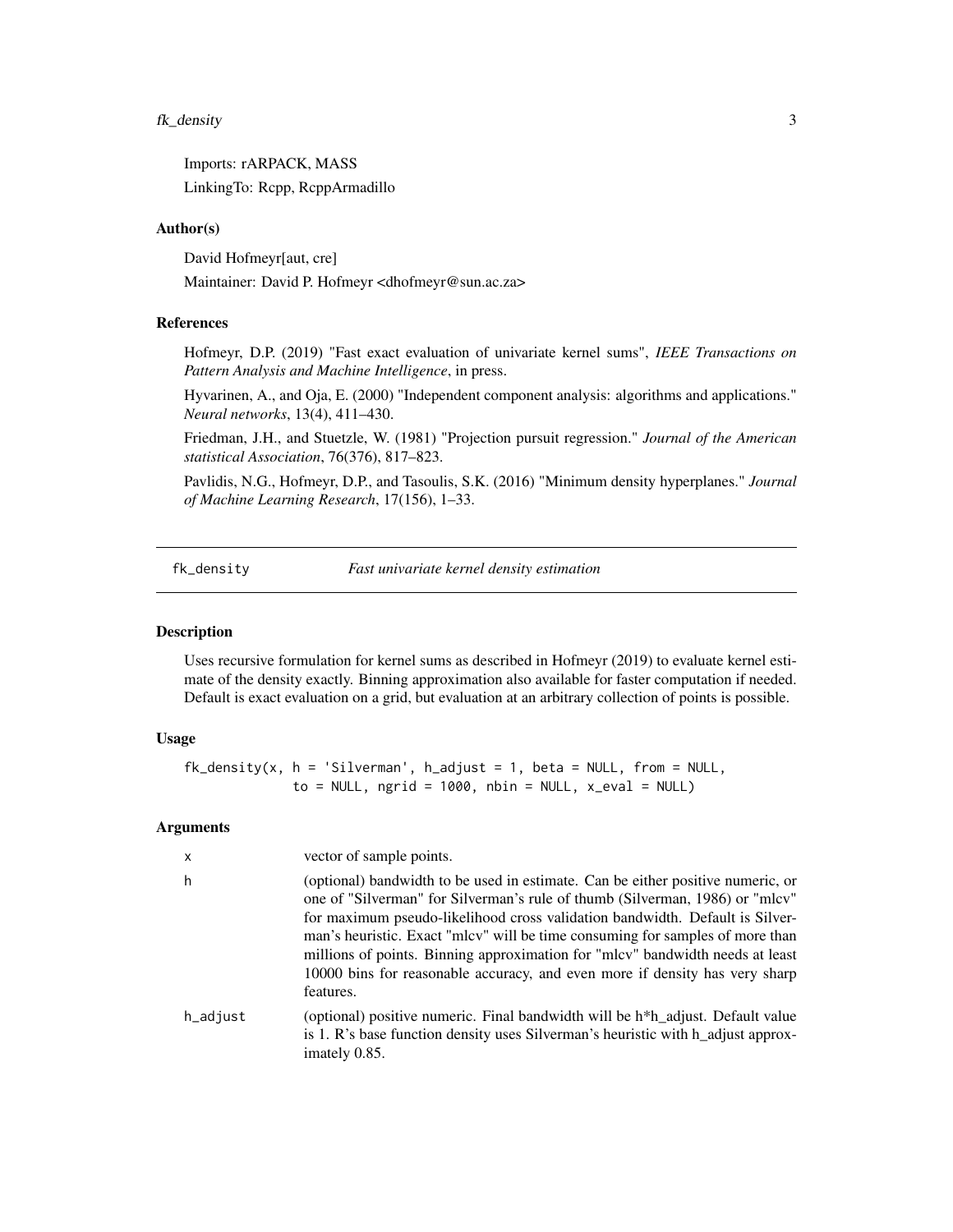| beta   | (optional) numeric vector of kernel coefficients. See Hofmeyr (2019) for details.<br>The default is the smooth order one kernel described in the paper.                                                                                                                                                                                                                                  |
|--------|------------------------------------------------------------------------------------------------------------------------------------------------------------------------------------------------------------------------------------------------------------------------------------------------------------------------------------------------------------------------------------------|
| from   | (optional) lower end of evaluation interval if evaluation on a grid is desired.<br>Default is $min(x)$ -6 <sup>*</sup> h                                                                                                                                                                                                                                                                 |
| to     | (optional) upper end of evaluation interval if evaluation on a grid is desired.<br>Default is $max(x)+6*h$                                                                                                                                                                                                                                                                               |
| ngrid  | (optional) integer number of grid points for evaluation. Default is 1000.                                                                                                                                                                                                                                                                                                                |
| nbin   | (optional) integer number of bins if binning estimator is to be used. The default<br>is to compute the exact density on a grid of 1000 points.                                                                                                                                                                                                                                           |
| x_eval | (optional) vector of evaluation points. The default if both ngrid and nbin are set<br>to NULL is evaluation at the sample points themselves. If another specific set of<br>points is required then ngrid must be set to null and x_eval supplied. Evaluation<br>at arbitrary x_eval using binned approximation is also possible, in which case<br>nbin and x_eval must both be supplied. |

# Value

A named list with fields

| \$x | the vector of points at which the density is estimated. |
|-----|---------------------------------------------------------|
| \$٧ | the estimated density values.                           |
| \$h | the value of the bandwidth.                             |

#### References

Hofmeyr, D.P. (2019) "Fast exact evaluation of univariate kernel sums", *IEEE Transactions on Pattern Analysis and Machine Intelligence*, in press.

Silverman, B. (1986) *Density estimation for statistics and data analysis*, volume 26. CRC press.

# Examples

```
op <- par(no.readonly = TRUE)
set.seed(1)
### generate a bimodal Gaussian mixture sample with 100000 points
n1 <- rbinom(1, 100000, .5)
x < -c(rnorm(n1), rnorm(100000-n1)/4+2)
```
# --------- Example 1: Grid evaluation --------------# ### evaluate exact and binned approximation on a ### grid and plot along with true density. We can ### use both Silverman's heuristic and the "mlcv" estimate.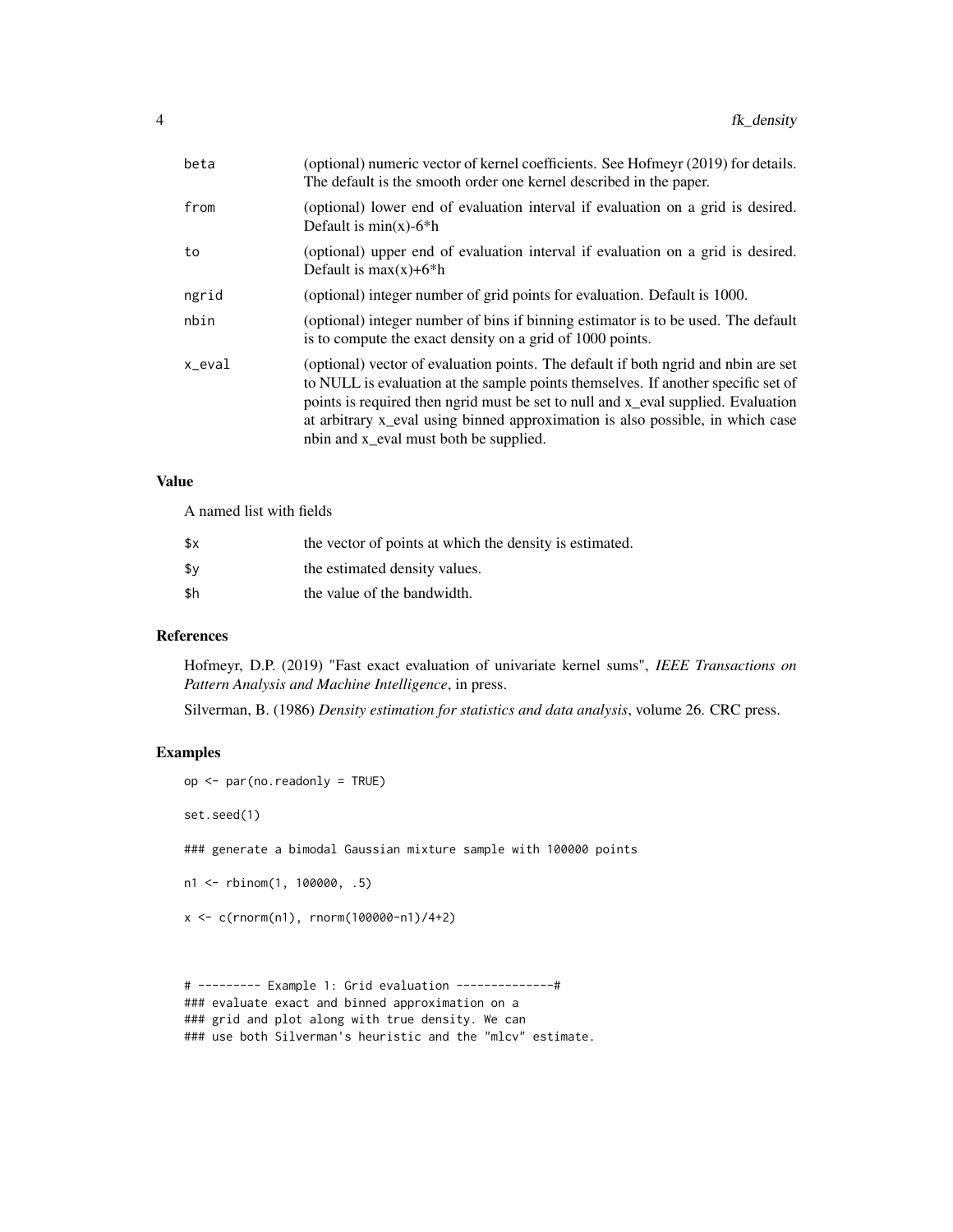# fk\_density 5

```
xs <- seq(-5, 3.5, length = 1000)
ftrue <- dnorm(xs)/2 + dnorm(xs, 2, 1/4)/2fhat \leq fk_density(x, from = -5, to = 3.5)
fhat_bin <- fk_density(x, nbin = 1000, from = -5, to = 3.5)
par(mfrow = c(2, 2))plot(xs, ftrue, type = 'l', lwd = 4, col = rgb(.7, .7, .7),xlab = 'x', ylab = 'f(x)',main = 'Exact evaluation, Silverman bandwidth')
lines(fhat, lty = 2)
plot(xs, ftrue, type = 'l', lwd = 4, col = rgb(.7, .7, .7),xlab = 'x', ylab = 'f(x)',main = 'Binned approximation, Silverman bandwidth')
lines(fhat_bin, lty = 2)
```

```
fhat \leq fk_density(x, from = -5, to = 3.5, h = 'mlcv')
fhat_bin <- fk_density(x, nbin = 1000, from = -5,
   to = 3.5, h = 'mlcv')plot(xs, ftrue, type = 'l', lwd = 4, col = rgb(.7, .7, .7),xlab = 'x', ylab = 'f(x)',main = 'Exact evaluation, MLCV bandwidth')
lines(fhat, lty = 2)
plot(xs, ftrue, type = 'l', lwd = 4, col = rgb(.7, .7, .7),xlab = 'x', ylab = 'f(x)',main = 'Binned approximation, MLCV bandwidth')
```
lines(fhat\_bin, lty = 2)

#### par(op)

# --------- Example 2: Evaluation at sample --------------# ### evaluate exact and binned approximation at the sample. ### Note that the output will be in the order of the original ### sample, and also the number of points will be large. It is ### not advisable, therefore, to simply plot these. We instead ### compute the mean squared deviations from the true density

```
ftrue <- sapply(x, function(xi) dnorm(xi)/2 + dnorm(xi, 2, 1/4)/2)
fhat \leq fk_density(x, ngrid = NULL)
fhat_bin <- fk_density(x, nbin = 1000, x_eval = x)
```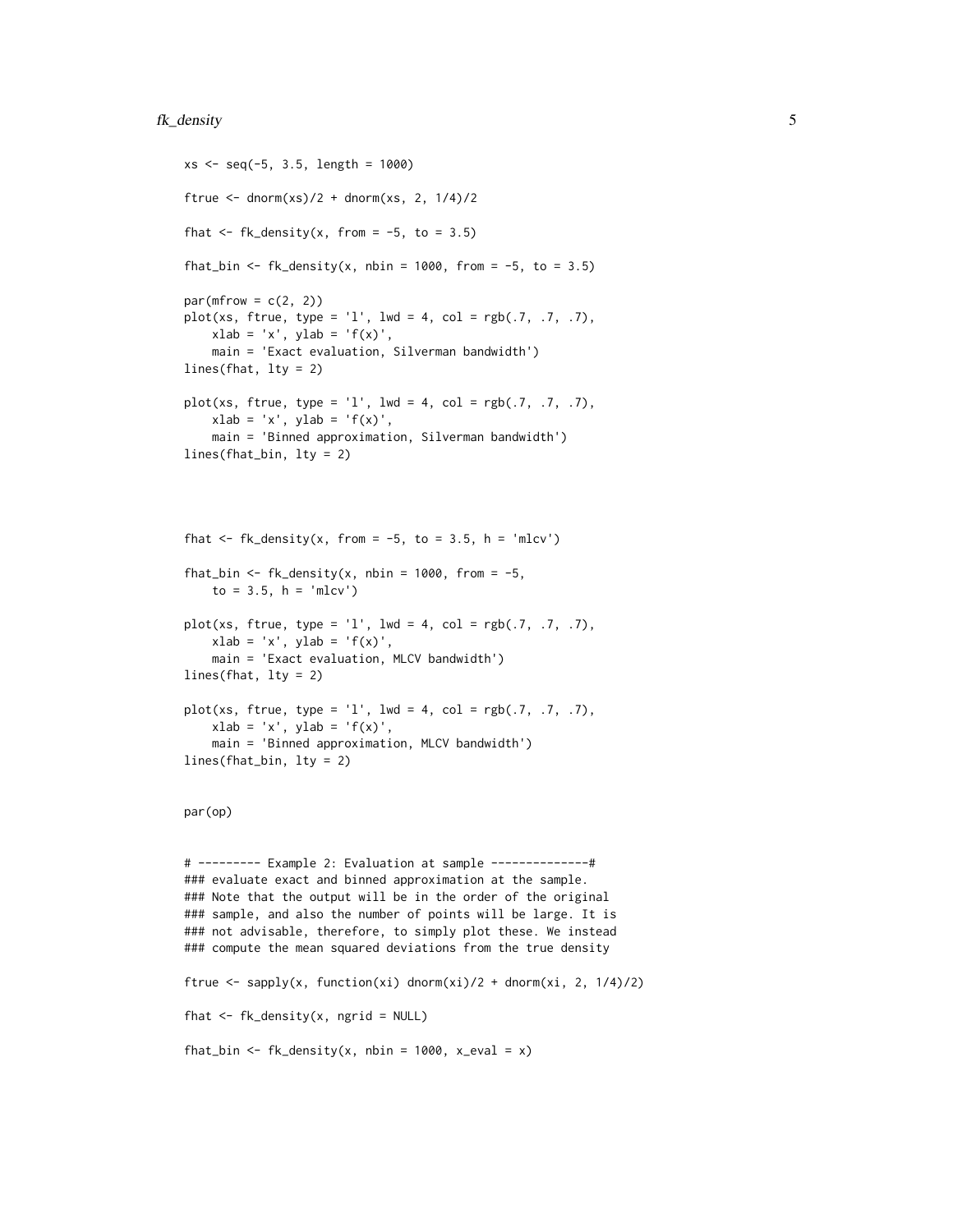```
mean((ftrue-fhat$y)^2)
mean((ftrue-fhat_bin$y)^2)
### now for MLCV bandwidth
fhat \leq fk_density(x, h = 'mlcv', ngrid = NULL)
fhat_bin <- fk_density(x, nbin = 1000,
   h = 'mlcv', x_eval = x)mean((ftrue-fhat$y)^2)
mean((ftrue-fhat_bin$y)^2)
```
fk\_ICA *Independent component analysis with sample entropy estimated via kernel density*

# Description

Performs minimum entropy projection pursuit

# Usage

 $fk\_ICA(X, ncomp = 1, beta = c(.25, .25), hmult = 1.5, it = 20, hbin = NULL)$ 

| X     | numeric data matrix (num_data x num_dimensions).                                                                                                                                                               |
|-------|----------------------------------------------------------------------------------------------------------------------------------------------------------------------------------------------------------------|
| ncomp | integer number of indpenedent components to extract.                                                                                                                                                           |
| beta  | numeric vector of kernel coefficients. See Hofmeyr (2019) for details. The<br>default is the smooth order one kernel described in the paper.                                                                   |
| hmult | positive numeric. The bandwidth in the kernel density is set to hmult multiplied<br>by Silverman's rule of thumb value, which is based on the AMISE minimiser<br>when the underlying distribution is Gaussian. |
| it    | integer maximum number of iterations. The default is 20.                                                                                                                                                       |
| nbin  | integer number of bins if binning estimator is to be used. The default is to<br>compute the exact entropy estimate from the kde.                                                                               |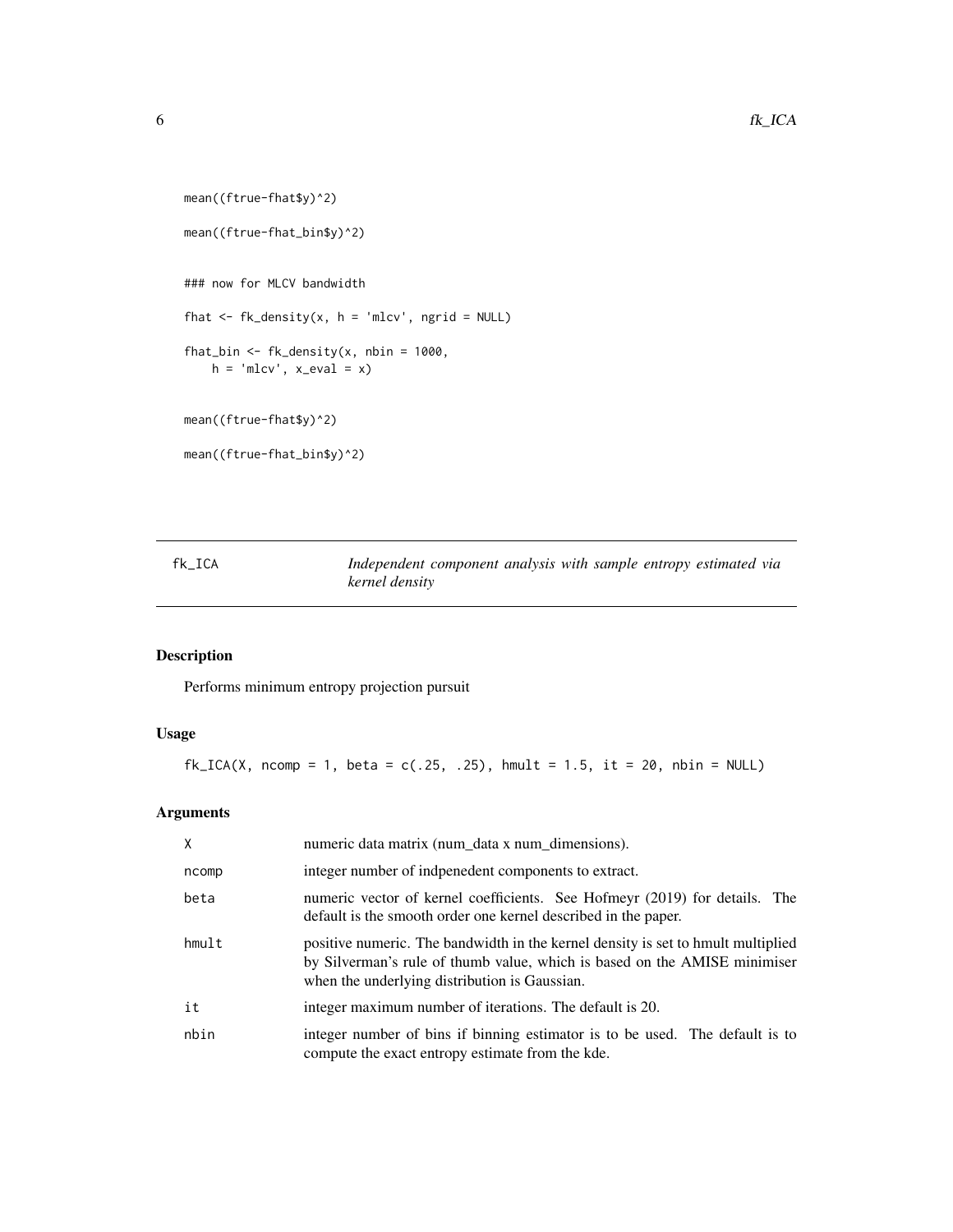#### $f_{k}\sim$   $7\sigma$

# Value

A named list with fields

| the estimated source matrix, $S = \text{ sweep}(X, 2, \text{colMeans}(X), \cdot')\% * \%K\% * \%W$ . |
|------------------------------------------------------------------------------------------------------|
|                                                                                                      |

# References

Hofmeyr, D.P. (2019) "Fast exact evaluation of univariate kernel sums", *IEEE Transactions on Pattern Analysis and Machine Intelligence*, in press.

#### Examples

```
op <- par(no.readonly = TRUE)
set.seed(1)
### Generate a set of data with 5 non-Gaussian components
### and 20 noise (Gaussian) components. The non-Gaussian
### components are cubed Gaussian, exponential, uniform,
### t3 and bimodal Gaussian mixture.
errdim = 10
ndat = 2000
X = \text{cbind}(\text{rnorm}(\text{ndat})^3/5, \text{rexp}(\text{ndat}), \text{runif}(\text{ndat})*sqrt(12)*2, \text{rt}(\text{ndat}, 3),c(rnorm(ndat/2), rexp(ndat/2)+2), matrix(rnorm(errdim*ndat), ncol = errdim))
### Generate a random mixing matrix and mixed data XX
R = matrix(rnorm((5+errdim)*(5+errdim)), ncol = 5+errdim)
XX = X\% * \$R### Apply fk_ICA to XX to extract components.
### Note that ordering of extracted components is
### in some sense arbitrary w.r.t. their generation
model <- fk_ICA(XX, ncol(XX))
par(mfrow = c(1, 5))for(i in 1:5) plot(density(model$S[,i]))
par(op)
```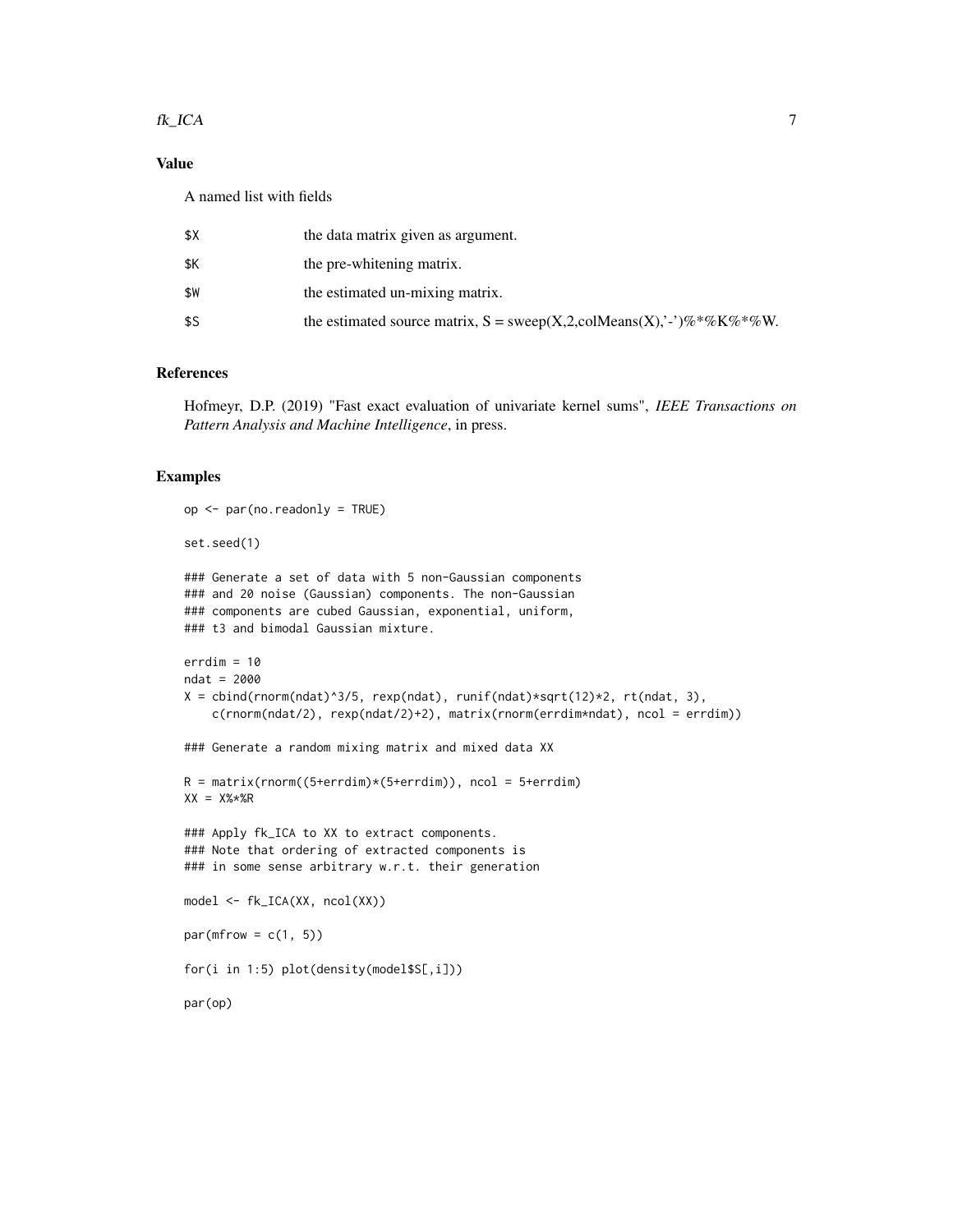<span id="page-7-0"></span>Estimates minimum density hyperplanes for clustering using projection pursuit, based on the method of Pavlidis et al. (2016)

# Usage

 $fk_mdh(X, v0 = NULL, hmult = 1, beta = c(.25,.25), alphamax = 1)$ 

#### Arguments

| X        | numeric data matrix (num_data x num_dimensions).                                                                                                                                                                          |
|----------|---------------------------------------------------------------------------------------------------------------------------------------------------------------------------------------------------------------------------|
| v0       | (optional) vector representing the initial projection direction. Default is the first<br>principal direction.                                                                                                             |
| hmult    | (optional) positive numeric. The bandwidth in the kernel density is set to hmult<br>multiplied by Silverman's rule of thumb value, which is based on the AMISE<br>minimiser when the underlying distribution is Gaussian. |
| beta     | (optional) numeric vector of kernel coefficients. The default is the smooth order<br>one kernel described by Hofmeyr (2019).                                                                                              |
| alphamax | (optional) maximum/final (scaled) distance of the optimal hyperplane from the<br>mean of the data. The default is alphamax $= 1$ .                                                                                        |

#### Value

A named list with fields

| \$v | the optimal projection vector.                                  |
|-----|-----------------------------------------------------------------|
| \$b | the location of the minimum density hyperplane orthogonal to v. |

#### References

Pavlidis N.G., Hofmeyr D.P., Tasoulis S.K. (2016) "Minimum Density Hyperplanes", *Journal of Machine Learning Research*, 17(156), 1–33.

Hofmeyr, D.P. (2019) "Fast exact evaluation of univariate kernel sums", *IEEE Transactions on Pattern Analysis and Machine Intelligence*, in press.

# Examples

```
op <- par(no.readonly = TRUE)
```
set.seed(1)

### Generate data from a simple 10 component mixture model in 10 dimensions: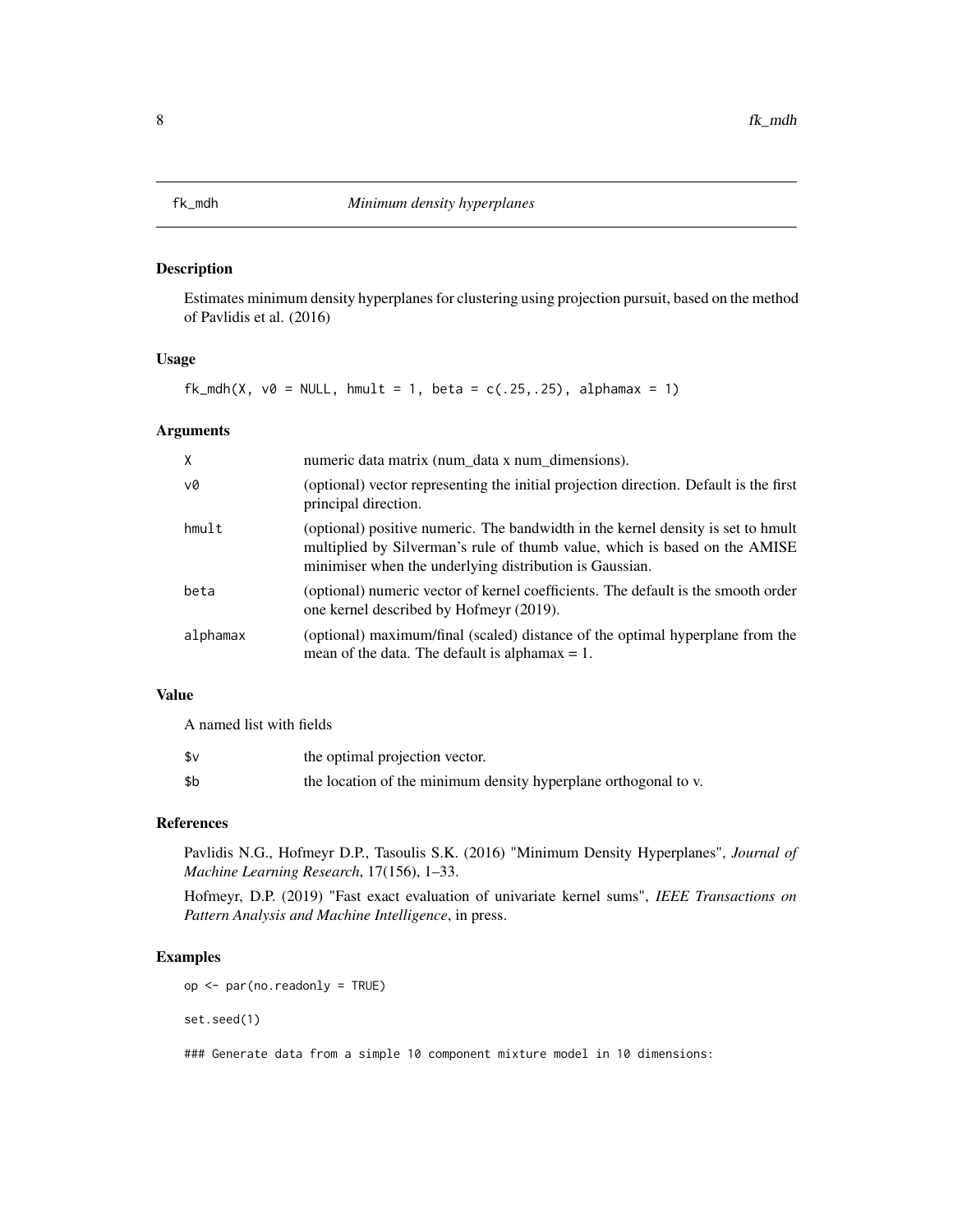#### <span id="page-8-0"></span>fk\_ppr 9

```
### Determine means of components
mu \le matrix(runif(100), ncol = 10)
### Determine scales of components (diagonal elements of covariance)
covs <- matrix(rexp(100), ncol = 10)/10
### Determine cluster indicator matrix
I <- t(rmultinom(2000, 1, 1:10))
### Determine mean and residual matrix
M <- I%*%mu
R <- matrix(rnorm(20000), 2000, 10)*(I%*%covs)
### Data is given by the sum of these
X \leftarrow M + R### Find the minimum density hyperplane separator and plot
### the projected data as well as the PCA plot for comparison
mdh < - fk_mdh(X)par(mfrow = c(2, 2))plot(X%*%mdh$v, X%*%eigen(cov(X))$vectors[,2], xlab = 'mdh vector',
    ylab = '2nd principal component', main = 'MDH solution')
abline(v = mdh$b, col = 2)plot(X%*%eigen(cov(X))$vectors[,1:2], xlab = '1st principal component',
   ylab = '2nd principal component', main = 'PCA plot')
plot(fk_density(X%*%mdh$v))
abline(v = mdh$b, col = 2)plot(fk_density(X%*%eigen(cov(X))$vectors[,1]))
par(op)
```
fk\_ppr *Projection pursuit regression with local linear kernel smoother*

#### Description

Generates a projection pursuit regression model for covariates X and response y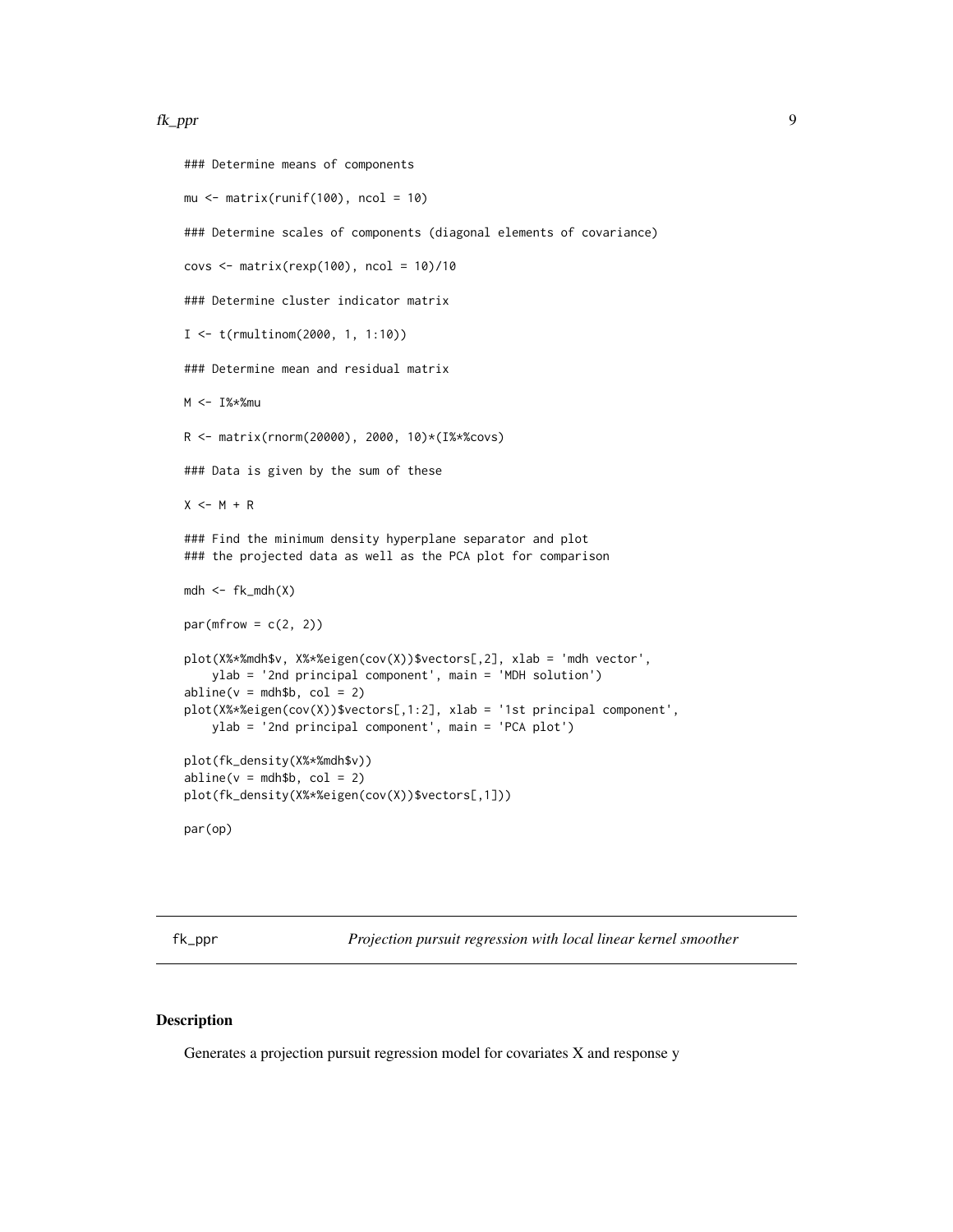# Usage

```
fk_ppr(X, y, nterms=1, hmult=1, betas=NULL, loss=NULL,
   dloss=NULL, initialisation="lm", type = "loc-lin")
```
# Arguments

| X              | a numeric matrix (num_data x num_dimensions) of covariates.                                                                                                                                                                                                                                                                                                                                                                                   |
|----------------|-----------------------------------------------------------------------------------------------------------------------------------------------------------------------------------------------------------------------------------------------------------------------------------------------------------------------------------------------------------------------------------------------------------------------------------------------|
| У              | a numeric vector of responses.                                                                                                                                                                                                                                                                                                                                                                                                                |
| nterms         | The number of terms in the additive regression model. The default is a single<br>term.                                                                                                                                                                                                                                                                                                                                                        |
| betas          | The coefficients in the expression of the kernel. See Hofmeyr (2019) for details.<br>The default is the smooth order one kernel described in the paper.                                                                                                                                                                                                                                                                                       |
| hmult          | The bandwidth in the kernel smoother is set to eigen( $cov(X)$ )values[1]^.5/nrow(X)^.2*hmult<br>during projection pursuit. The final value is based on leave-one-out cross vali-<br>dation on the optimal projection.                                                                                                                                                                                                                        |
| loss           | The (additive) loss function to be used. Allows for generalised responses by<br>specifying an appropriate likelihood/deviance function for the loss. Note: loss<br>is to be minimised, so deviance or negative log-likelihood would be appropriate.<br>If specified then must be a function of y and hy (the fitted values, yhat), returning<br>a vector of "errors"" which are added as the total loss. The default is the squared<br>error. |
| dloss          | The derivative of the loss function. Also takes arguments y and hy, and returns<br>the vector of partial derivatives of the loss w.r.t. hy.                                                                                                                                                                                                                                                                                                   |
| initialisation | Method use to initialise the projection vectors. Must be one of "lm" and "ran-<br>dom", or a function taking only arguments $X$ and $y$ , and returning a vector of<br>length $ncol(X)$ . The default is "lm", which is a simple linear model with a small<br>ridge to ensure a solution. "random" uses random initialisation.                                                                                                                |
| type           | The type of regression estimator. Must be one of "loc-lin" for local linear re-<br>gression, or "NW" for the Nadaray Watson, or local constant regression. The<br>default is local linear regression.                                                                                                                                                                                                                                         |

# Value

A named list with class fk\_ppr containing

| \$mu     | The estimated (global) mean of the response.                                                                                                                                                                 |
|----------|--------------------------------------------------------------------------------------------------------------------------------------------------------------------------------------------------------------|
| \$mu_X   | The vector of estimated means of the covariates.                                                                                                                                                             |
| \$у      | The responses given as argument to the function.                                                                                                                                                             |
| \$Χ      | The covariates given as argument to the function.                                                                                                                                                            |
| \$hs     | A vector of bandwidths used for each term in the model.                                                                                                                                                      |
| \$vs     | A matrix whose rows are the projection vectors.                                                                                                                                                              |
| \$fitted | The fitted values on each projection. Note that these are based on the residuals<br>used to fit that component of the model, and not the original y values. \$fitted is<br>used for prediction on test data. |
| \$beta   | The beta coefficients in the kernel formulation.                                                                                                                                                             |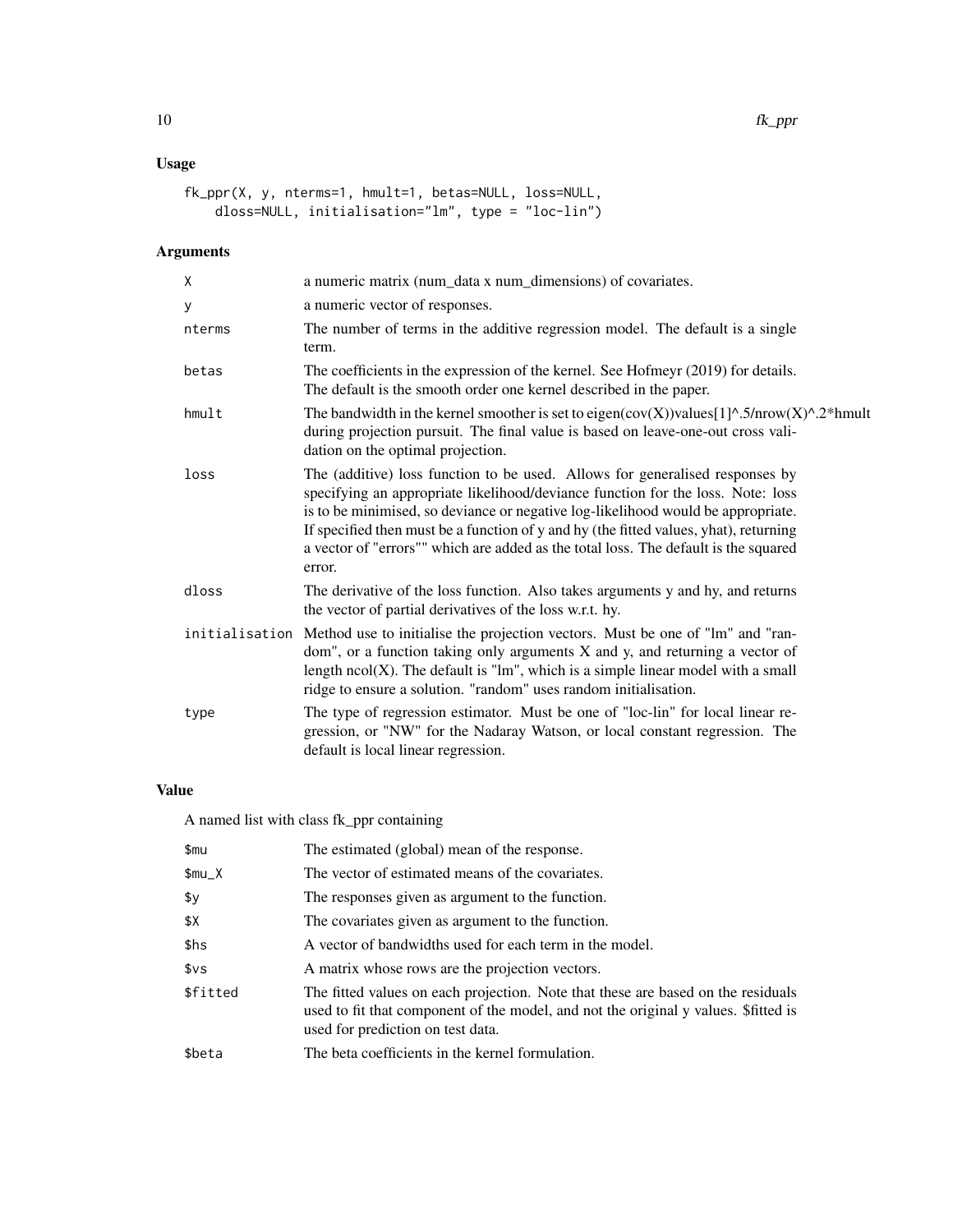#### fk\_ppr 11

#### References

Friedman, J., and Stuetzle, W. (1981) "Projection pursuit regression." *Journal of the American statistical Association* 76.376.

Hofmeyr, D.P. (2019) "Fast exact evaluation of univariate kernel sums", *IEEE Transactions on Pattern Analysis and Machine Intelligence*, in press.

#### Examples

```
op <- par(no.readonly = TRUE)
set.seed(2)
### Generate a set of data
X = matrix(rnorm(10000), ncol = 10)### Generate some "true" projection vectors
beta1 = (runif(10) > .5) * rnorm(10)beta2 = (runif(10) > .5) * rnorm(10)### Generate responses, dependent on X%*%beta1 and X%*%beta2
y = 1 + X%*%beta1 + ((X%*%beta2)>2)*(X%*%beta2-2)*10
y = y + (X%*%beta1)*(X%*%beta2)/5 + rnorm(1000)
### Fit a PPR model with 2 terms on a sample of the data
train_ids = sample(1:1000, 500)
model = fk_ppr(X[train_ids,], y[train_ids], nterms = 2)
### Predict on left out data, and compute
### estimated coefficient of determination
yhat = predict(model, X[-train_ids,])
MSE = mean((yhat-y[-train\_ids])^2)Var = mean((y[-train\_ids]-mean(y[-train\_ids]))^2)1-MSE/Var
#################################################
### Add some "outliers" in the training data and fit
### the model again, as well as one with an absolute loss
```
y[train\_ids] = y[train\_ids] + (runif(500)<.05)\*(rnorm(500)\*100) model1 <- fk\_ppr(X[train\_ids,], y[train\_ids], nterms = 2)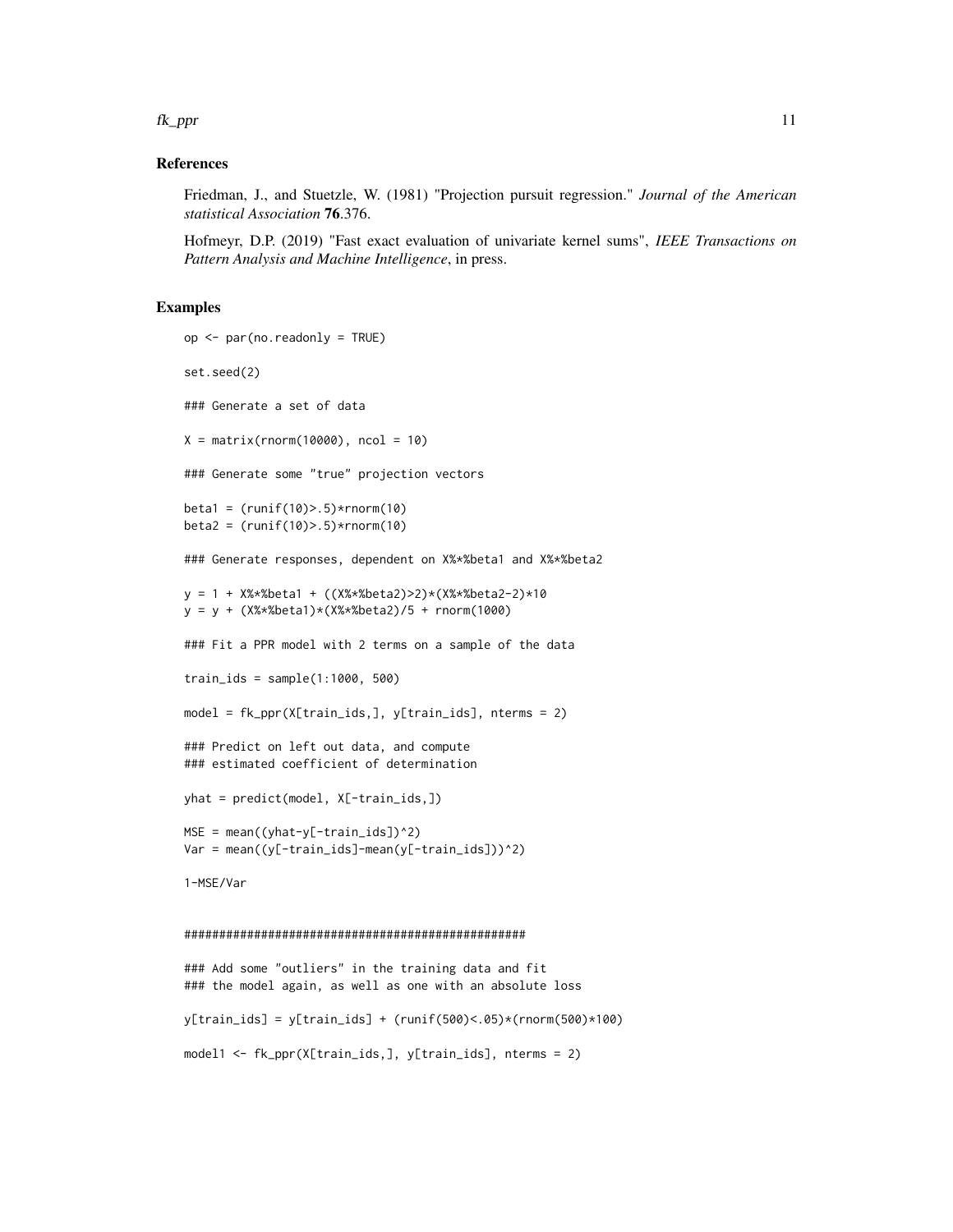```
model2 <- fk_ppr(X[train_ids,], y[train_ids], nterms = 2,
    loss = function(y, hy) abs(y-hy),dloss = function(y, hy) sign(hy-y))### Plot the resulting components in the model on the test data
par(max = c(2, 2, 2, 2))par(mfrow = c(2, 2))plot(X[-train_ids,]%*%model1$vs[1,], y[-train_ids])
plot(X[-train_ids,]%*%model1$vs[2,], y[-train_ids])
plot(X[-train_ids,]%*%model2$vs[1,], y[-train_ids])
plot(X[-train_ids,]%*%model2$vs[2,], y[-train_ids])
par(op)
### Estimate comparative estimated coefficients of determination
MSE1 = mean((predict(model1, X[-train_ids,])-y[-train_ids])^2)
MSE2 = mean((predict(model2, X[-train_ids,])-y[-train_ids])^2)
Var = mean((y[-train_ids]-mean(y[-train_ids]))^2)
1-MSE1/Var
1-MSE2/Var
```

```
fk_regression Fast univariate kernel regression
```
Uses recursive formulation for kernel sums as described in Hofmeyr (2019) for exact evaluation of kernel regression estimate. Both local linear and Nadaraya-Watson (Watson, 1964; Nadaraya, 1964) estimators are available. Binning approximation also available for faster computation if needed. Default is exact evaluation on a grid, but evaluation at sample points is also possible.

#### Usage

```
fk\_regression(x, y, h = 'amise', beta = NULL, from = NULL,to = NULL, ngrid = 1000, nbin = NULL, type = 'loc-lin')
```

| $\mathbf{x}$ | vector of covariates.                                                             |
|--------------|-----------------------------------------------------------------------------------|
| <b>y</b>     | vector of response values.                                                        |
| - h          | (optional) bandwidth to be used in estimate. Can be either positive numeric, or   |
|              | one of "amise" for a rough estimate of the asymptotic mean integrated square      |
|              | error minimiser, or "cv" for leave-one-out cross validation error minimiser based |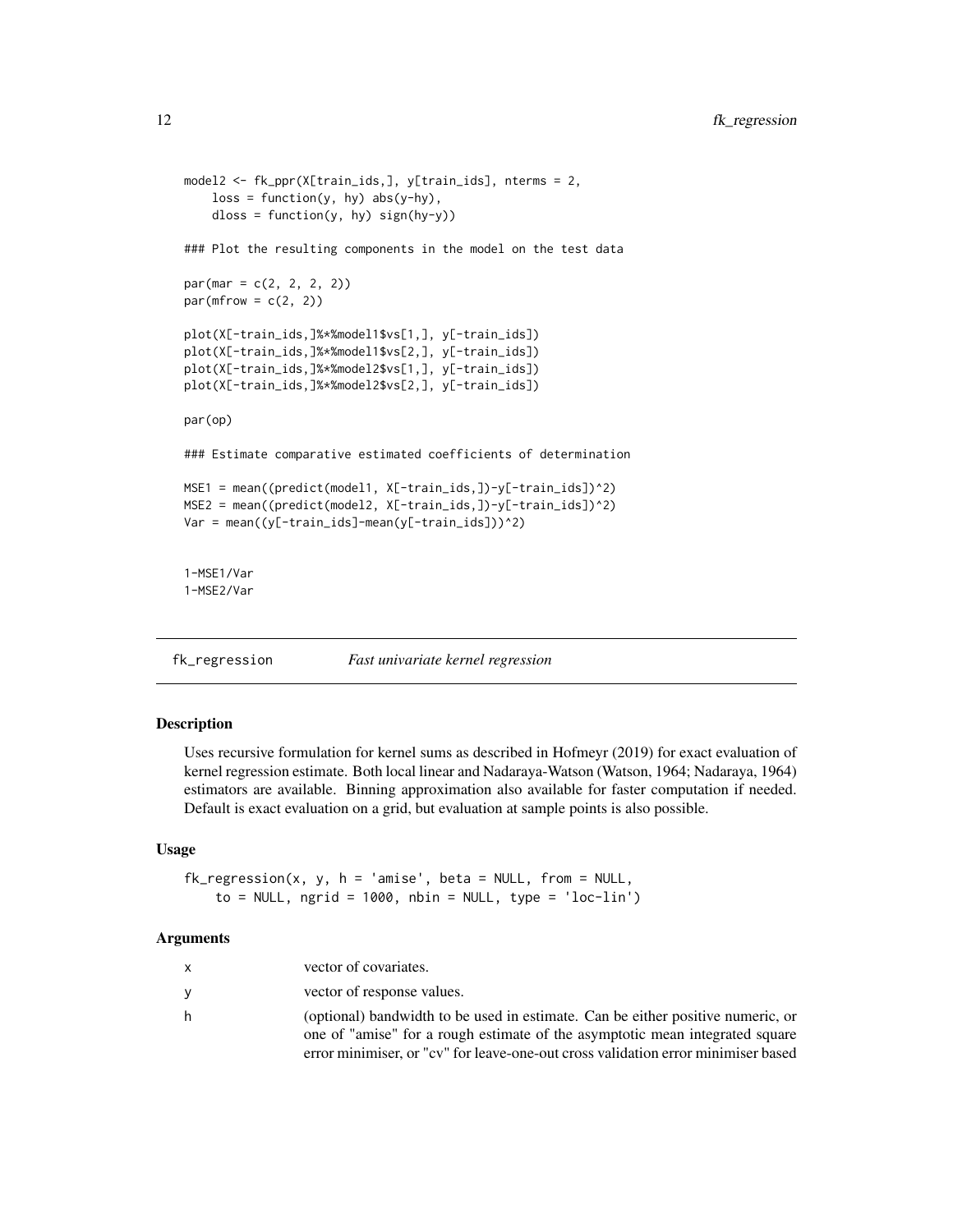|       | on squared error. Default is "amise". Cross validation not available for binning<br>approximation.                                                      |
|-------|---------------------------------------------------------------------------------------------------------------------------------------------------------|
| beta  | (optional) numeric vector of kernel coefficients. See Hofmeyr (2019) for details.<br>The default is the smooth order one kernel described in the paper. |
| from  | (optional) lower end of evaluation interval if evaluation on a grid is desired.<br>Default is $min(x)$                                                  |
| to    | (optional) upper end of evaluation interval if evaluation on a grid is desired.<br>Default is $max(x)$                                                  |
| ngrid | (optional) integer number of grid points for evaluation. Default is 1000.                                                                               |
| nbin  | (optional) integer number of bins if binning estimator is to be used. The default<br>is to compute the exact density on a grid of 1000 points.          |
| type  | (optional) one of "loc-lin" and "NW" if local linear or Nadaraya-Watson is de-<br>sired, respectively. Default is local linear estimator.               |

#### Value

A named list with fields

| \$x | the vector of points at which the regression function is estimated. |
|-----|---------------------------------------------------------------------|
| \$٧ | the estimated function values.                                      |
| \$h | the value of the bandwidth.                                         |

#### References

Hofmeyr, D.P. (2019) "Fast exact evaluation of univariate kernel sums", *IEEE Transactions on Pattern Analysis and Machine Intelligence*, in press.

Nadaraya, E.A. (1964) "On estimating regression." *Theory of Probability \& Its Applications*,9(1), 141–142.

Watson, G.S. (1964) "Smooth regression analysis." *Sankhya: The Indian Journal of Statistics*, Series A, pp. 359–372.

#### Examples

```
op <- par(no.readonly = TRUE)
set.seed(1)
n <- 2000
x \le - rbeta(n, 2, 2) * 10
y \le -3 * sin(2 * x) + 10 * (x > 5) * (x - 5)y \le -y + \text{norm}(n) + (\text{rgamma}(n, 2, 2) - 1) \times (\text{abs}(x - 5) + 3)xs \leq seq(min(x), max(x), length = 1000)ftrue <- 3 * sin(2 * xs) + 10 * (xs > 5) * (xs - 5)fhat_loc_lin <- fk_regression(x, y)
fhat_NW <- fk\_regression(x, y, type = 'NW')
```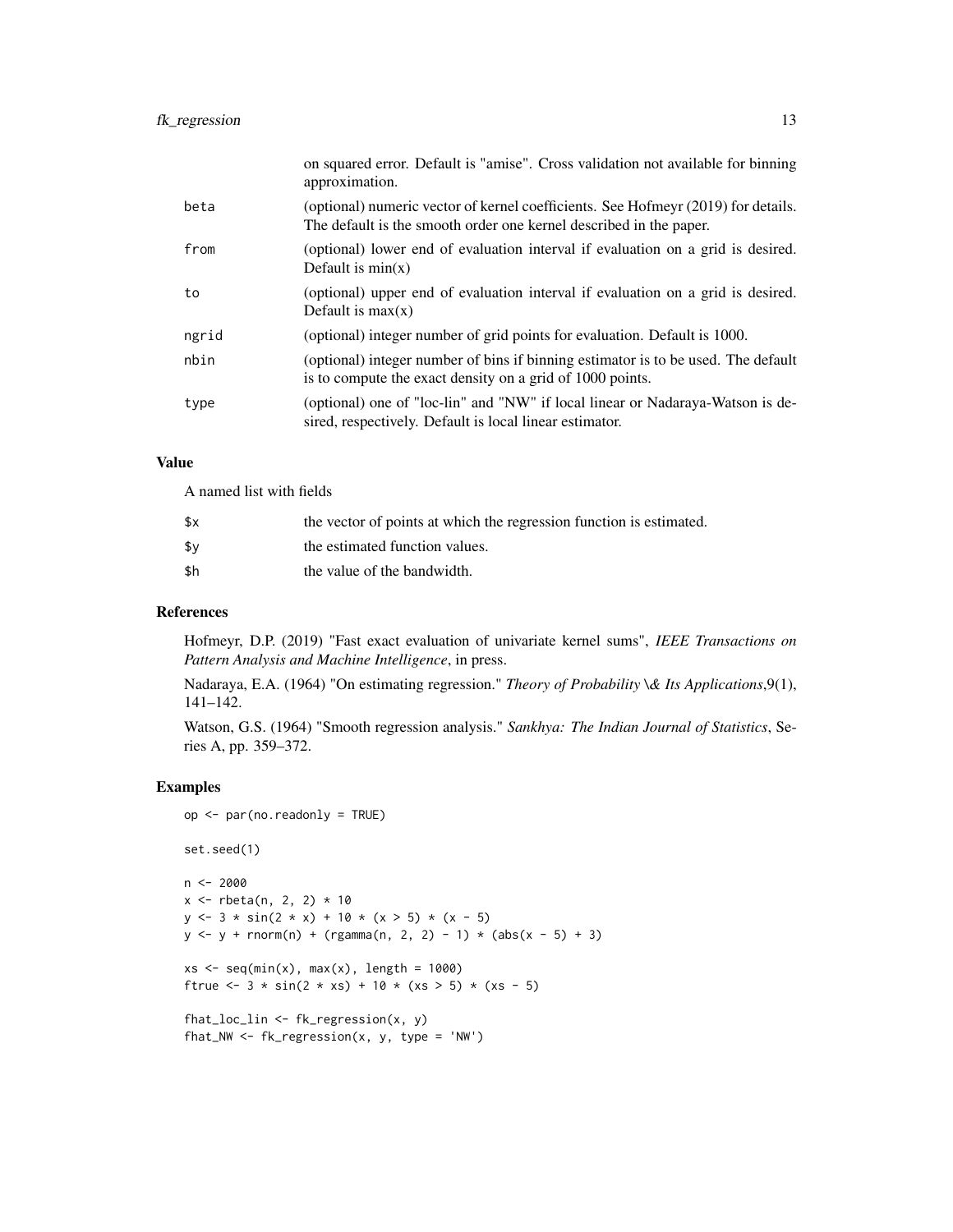```
par(mfrow = c(2, 2))plot(fhat_loc_lin, main = 'Local linear estimator with amise bandwidth')
plot(fhat_NW, main = 'NW estimator with amise bandwidth')
fhat_loc_lin <- fk\_regression(x, y, h = 'cv')fhat_NW <- fk\_regression(x, y, type = 'NW', h = 'cv')plot(fhat_loc_lin, main = 'Local linear estimator with cv bandwidth')
plot(fhat_NW, main = 'NW estimator with cv bandwidth')
par(op)
```
fk\_sum *Fast Exact Kernel Sum Evaluation*

#### Description

Computes exact (and binned approximations of) kernel and kernel derivative sums with arbitrary weights/coefficients. Computation is based on the method of Hofmeyr (2019).

#### Usage

 $fk\_sum(x, \text{omega}, h, x\_eval = NULL, beta = c(.25,.25),$ nbin = NULL, type = "ksum")

#### Arguments

| $\mathsf{x}$ | numeric vector of sample points.                                                                                                        |
|--------------|-----------------------------------------------------------------------------------------------------------------------------------------|
| omega        | numeric vector of weights.                                                                                                              |
| h            | numeric bandwidth (must be strictly positive).                                                                                          |
| x_eval       | vector of evaluation points. Default is to evaluate at the sample points them-<br>selves.                                               |
| beta         | numeric vector of kernel coefficients. Default is $c(.25, .25)$ ; the smooth order 1<br>kernel.                                         |
| nbin         | integer number of bins for binning approximation. Default is to compute the<br>exact sums.                                              |
| type         | one of "ksum": returns the kernel sums, "dksum": returns the kernel derivative<br>sums and "both": returns a matrix cbind(ksum, dksum). |

#### Value

A vector (if type%in%c("ksum","dksum")) of kernel sums, or kernel derivative sums. A matrix (if type == "both") with kernel sums in its first column and kernel derivative sums in its second column.

<span id="page-13-0"></span>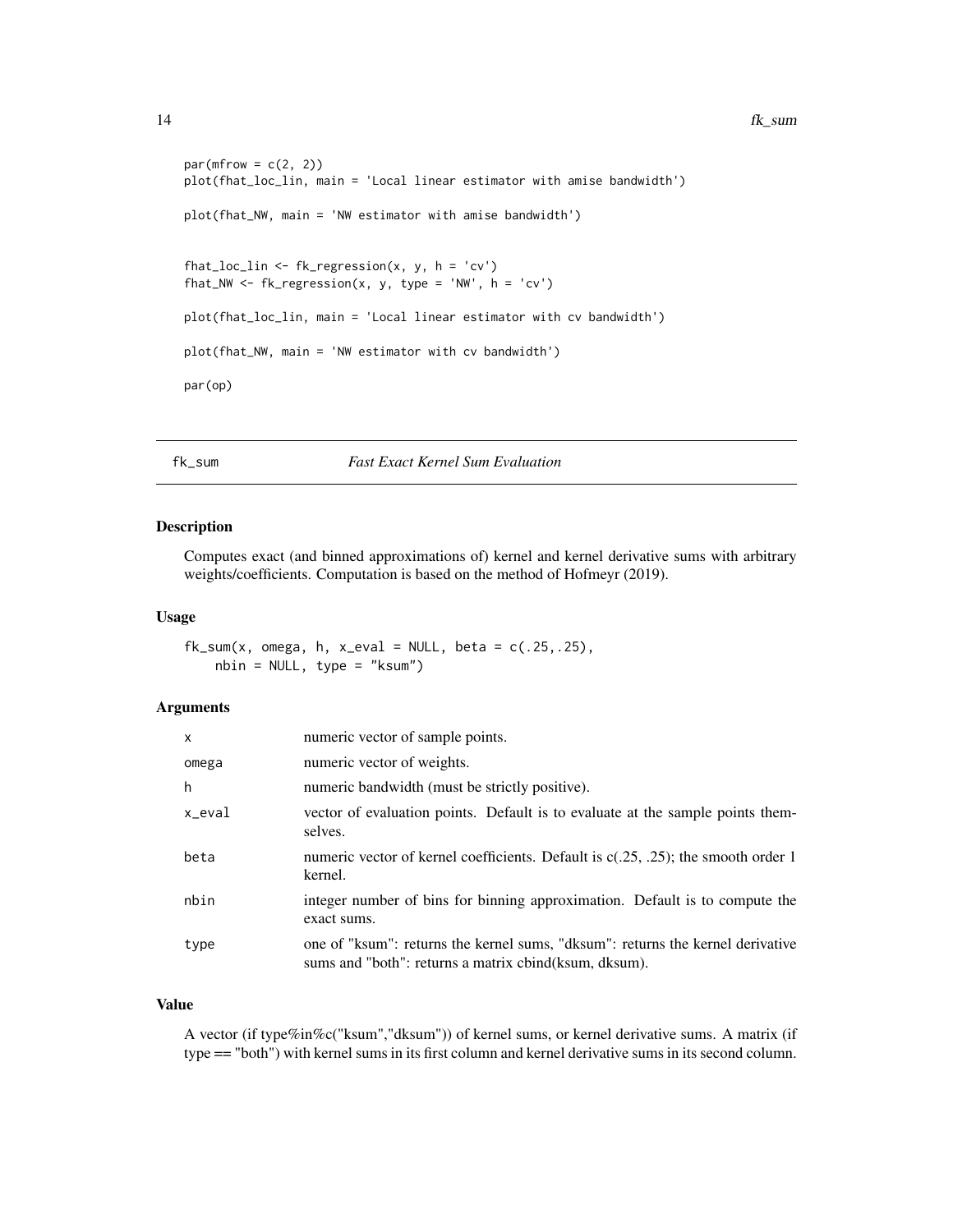#### <span id="page-14-0"></span>h\_Gauss\_to\_K 15

#### References

Hofmeyr, D.P. (2019) "Fast exact evaluation of univariate kernel sums", *IEEE Transactions on Pattern Analysis and Machine Intelligence*, in press.

#### Examples

```
### Compute density estimates directly with
### kernel sums and constant normalising weights
set.seed(1)
n < -150000num_Gauss <- rbinom(1, n, 2 / 3)
x \leq c (rnorm(num_Gauss), rexp(n - num_Gauss) + 1)
hs <- seq(.025, .1, length = 5)
xeval < -seq(-4, 8, length = 1000)ftrue \le 2 / 3 * dnorm(xeval) + 1 / 3 * dexp(xeval - 1)
plot(xeval, ftrue, lwd = 6, col = rgb(.8, .8, .8), xlab = "x",ylab = "f(x)", type = "l")
for(i in 1:5) lines(xeval, fk\_sum(x, rep(1 / hs[i] / n, n), hs[i],x<sub>-</sub>eval = xeval, lty = i)
```
h\_Gauss\_to\_K *Bandwidth conversion from Gaussian*

#### Description

A naive and simple, but useful way of transforming a bandwidth for use with the Gaussian kernel to an appropriate value to be used with a kernel implemented in the FKSUM package. The transformation if based on the relative values for the kernels for the AMISE minimal bandwidth for the purpose of density estimation. The transformation has been useful for other problems as well.

#### Usage

h\_Gauss\_to\_K(h, beta)

#### Arguments

|      | positive numeric bandwidth value appropriate for use with the Gaussian kernel. |
|------|--------------------------------------------------------------------------------|
| beta | numeric vector of kernel coefficients.                                         |

#### Value

positive numeric value, the bandwidth to be used for estimation using the kernel with coefficients beta.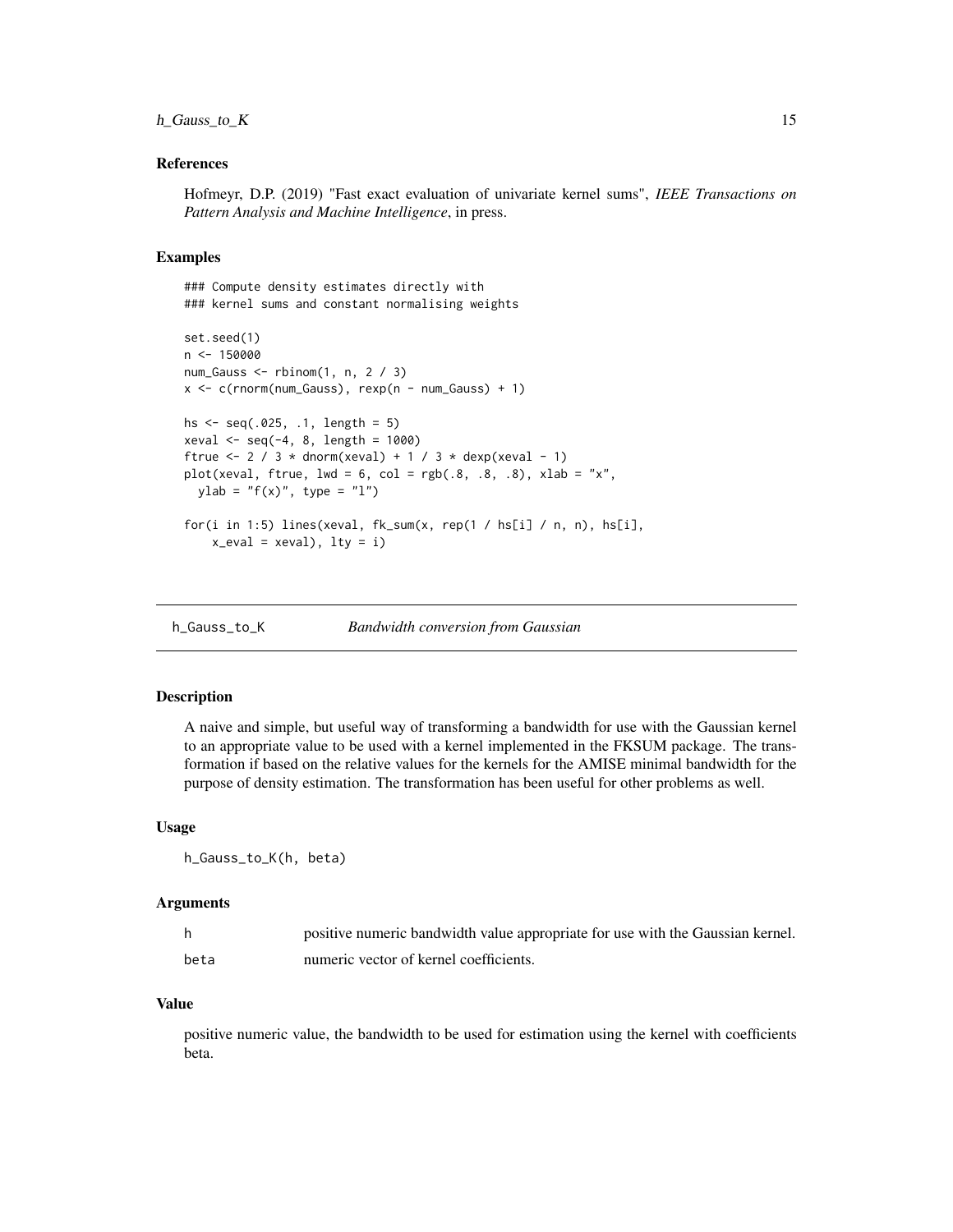#### <span id="page-15-0"></span>References

Hofmeyr, D.P. (2019) "Fast exact evaluation of univariate kernel sums", *IEEE Transactions on Pattern Analysis and Machine Intelligence*, in press.

#### Examples

```
### Use existing bandwidth selection with the package
### generate sample from bimodal Gaussian mixture with varying scale
x <- c(rnorm(100000), rnorm(100000)/4 + 2)
### estimate bandwidth using bw.SJ
bwsj <- h_Gauss_to_K(bw.SJ(x), c(.25,.25))
xs < - seq(-3, 4, length = 1000)plot(xs, dnorm(xs)/2+dnorm(xs, 2, 1/4)/2, type = '1',
   col = rgb(.7, .7, .7), 1wd = 4)lines(fk_density(x, h = bwsj), lty = 2, lwd = 2)
```
h\_K\_to\_Gauss *Bandwidth conversion to Gaussian*

#### Description

A naive and simple, but useful way of transforming a bandwidth for use with a kernel implemented in FKSUM to an appropriate value to be used with the Gaussian kernel. The transformation if based on the relative values for the kernels for the AMISE minimal bandwidth for the purpose of density estimation. The transformation has been useful for other problems as well.

#### Usage

h\_K\_to\_Gauss(h, beta)

#### Arguments

| h.   | positive numeric bandwidth value appropriate for use with the FKSUM kernel       |
|------|----------------------------------------------------------------------------------|
|      | with coefficients beta to an appropriate value for use with the Gaussian kernel. |
| beta | numeric vector of kernel coefficients.                                           |

#### Value

positive numeric value, the bandwidth to be used for estimation using the Gaussian kernel.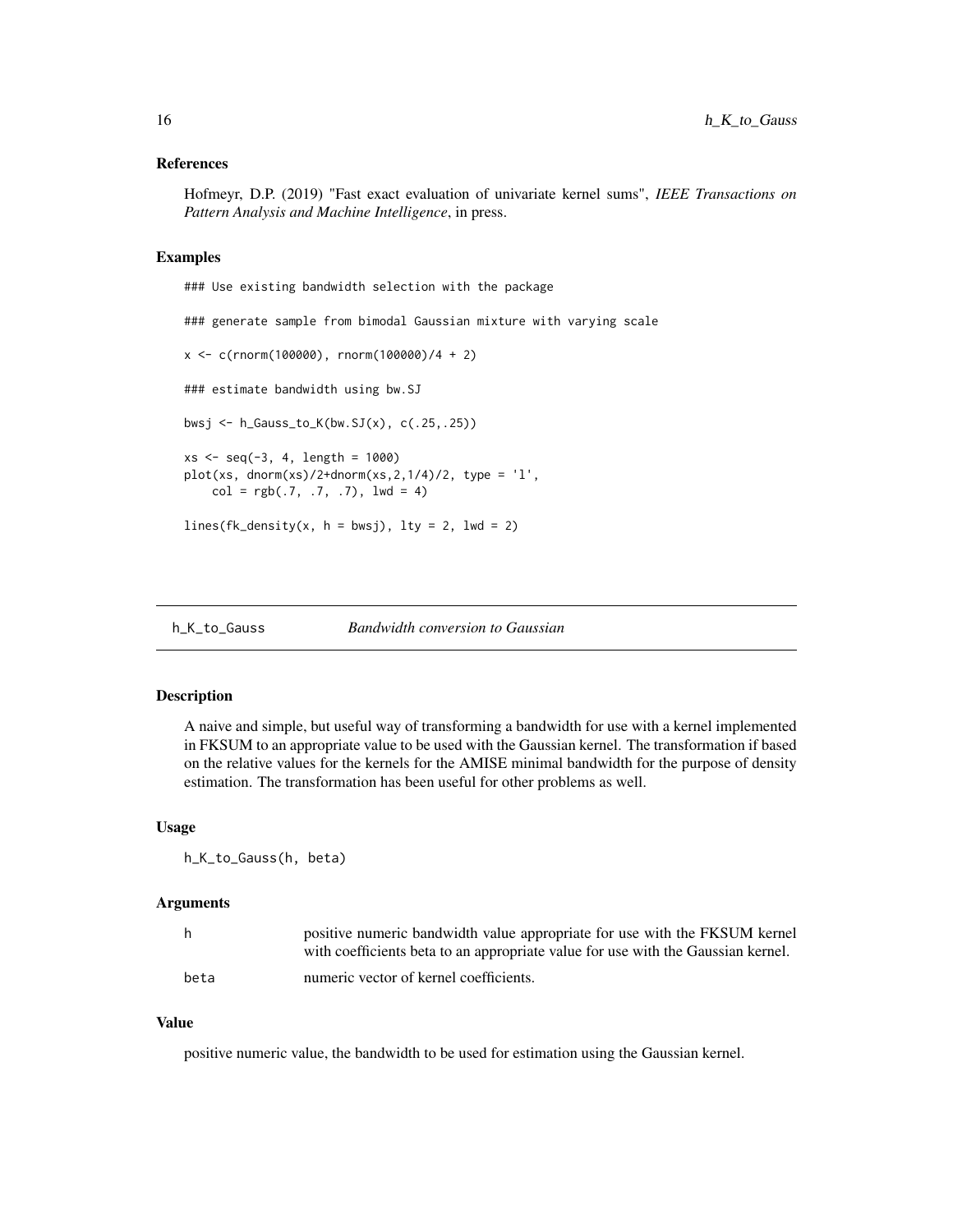# <span id="page-16-0"></span>norm\_const\_K 17

#### References

Hofmeyr, D.P. (2019) "Fast exact evaluation of univariate kernel sums", *IEEE Transactions on Pattern Analysis and Machine Intelligence*, in press.

#### Examples

### Use the package for data driven bandwidth for use with ### the Gaussian kernel in existing implementations ### generate sample from bimodal Gaussian mixture with varying scale  $x \leq -c(\text{rnorm}(100000), \text{rnorm}(100000)/4 + 2)$ ### estimate bandwidth with the package using MLCV and convert bwml <- h\_K\_to\_Gauss(fk\_density(x, h = 'mlcv', beta =  $c(.25,.25))$ \$h,  $c(.25,.25))$ bwml\_binned <- h\_K\_to\_Gauss(fk\_density(x, h = 'mlcv', beta =  $c(.25,.25)$ , nbin = 10000)\$h,  $c(.25,.25)$ )  $xs < - seq(-3, 4, length = 1000)$ plot(xs, dnorm(xs)/2+dnorm(xs, 2, 1/4)/2, type =  $'1'$ ,  $1wd = 4$ ,  $col = rgb(.7, .7, .7))$ lines(density(x, bw = bwml), lty = 2, lwd = 2) lines(density(x, bw = bwml\_binned), lty = 3, lwd = 2)

norm\_const\_K *Normalising constant for kernels in FKSUM*

#### Description

Computes the normalising constant for kernels implemented in the FKSUM package, to convert kernel with arbitrary beta coefficients to one which is a probability density. That is the kernel with coefficients equal to beta/norm\_const\_beta(beta) has unit integral

#### Usage

norm\_const\_K(beta)

# Arguments

beta numeric vector of positive coefficients.

#### Value

positive numeric normalising constant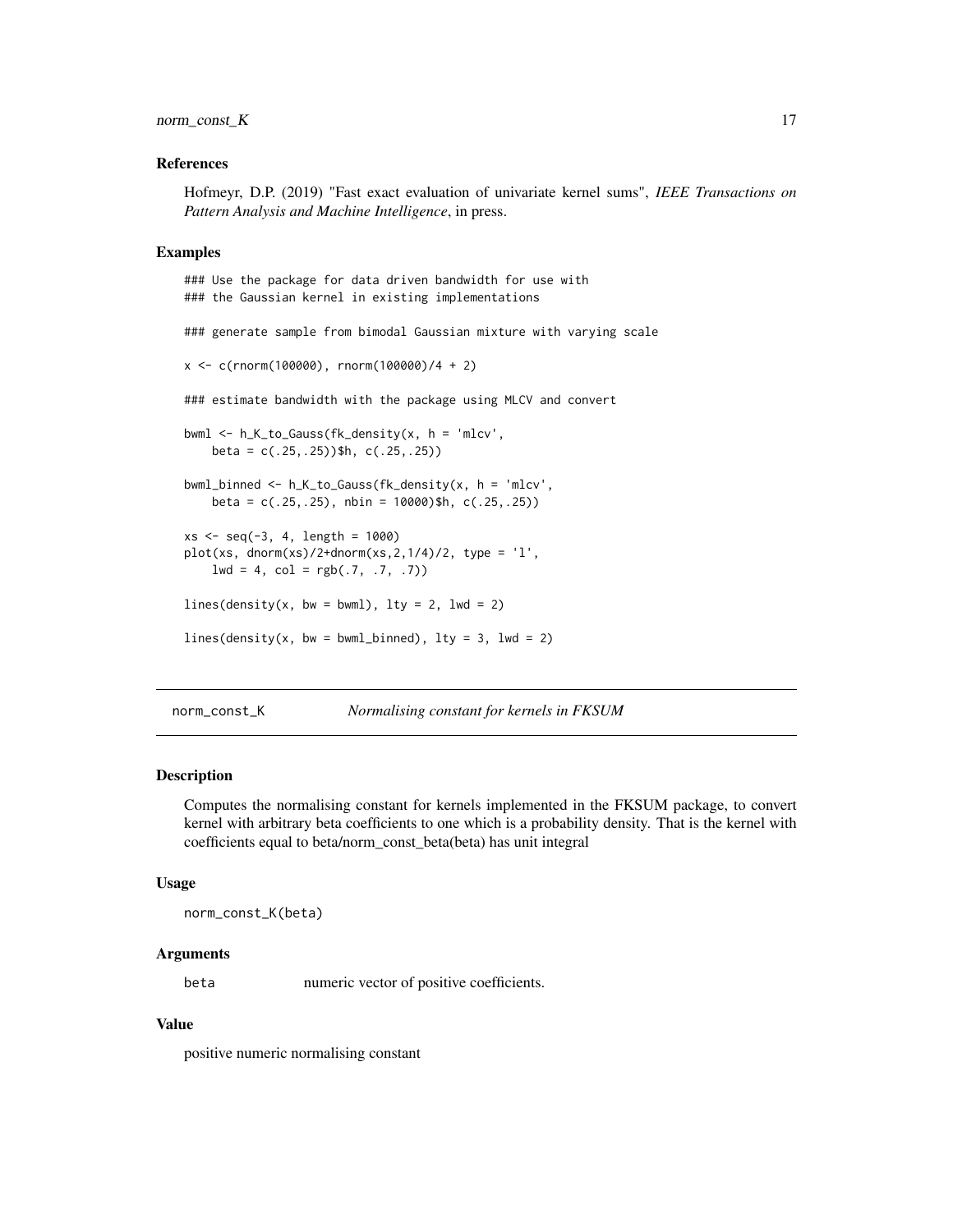# <span id="page-17-0"></span>References

Hofmeyr, D.P. (2019) "Fast exact evaluation of univariate kernel sums", *IEEE Transactions on Pattern Analysis and Machine Intelligence*, in press.

#### Description

Computes the L2 norm of a kernel implemented in FKSUM, based on its coefficients. NB: the coefficients will first be normalised so that the kernel represents a density function. Equivalent to sqrt(roughness\_K())

#### Usage

norm\_K(beta)

# Arguments

beta numeric vector of positive coefficients.

#### Value

positive numeric representing the L2 norm of the kernel with coefficients beta/norm\_const(beta).

#### References

Hofmeyr, D.P. (2019) "Fast exact evaluation of univariate kernel sums", *IEEE Transactions on Pattern Analysis and Machine Intelligence*, in press.

plot.fk\_density *Plot method for class fk\_density*

#### Description

Plot method for kernel density estimate obtained with function fk\_density()

#### Usage

## S3 method for class 'fk\_density'  $plot(x, main = NULL, ...)$ 

|          | an object of class fk_density, output from the function of the same name. |
|----------|---------------------------------------------------------------------------|
| main     | (optional) main title for plot.                                           |
| $\cdots$ | (optional) further plotting parameters.                                   |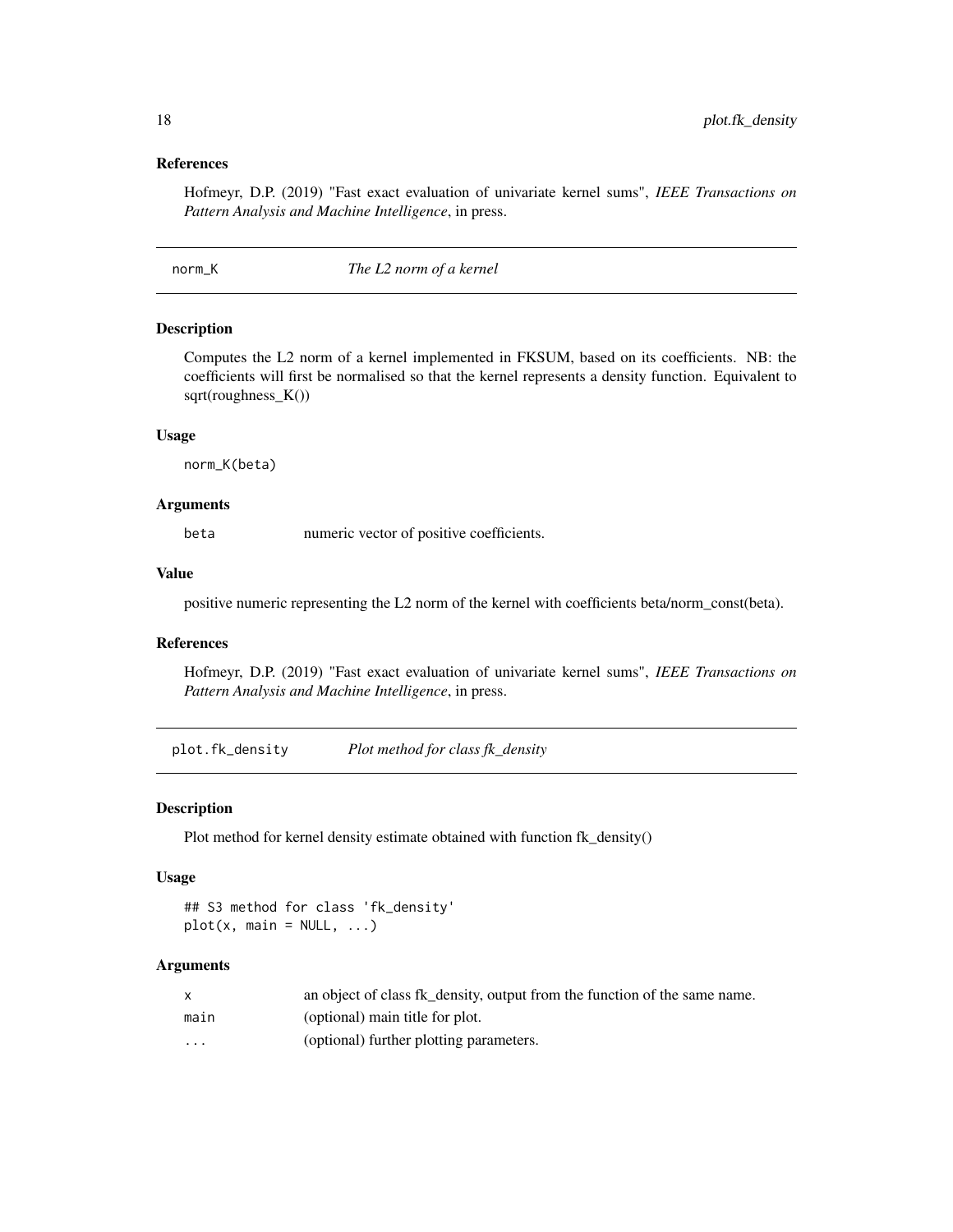<span id="page-18-0"></span>

Plot method for Independent Component Analysis model obtained with function fk\_ICA()

# Usage

```
## S3 method for class 'fk_ICA'
plot(x, ...)
```
# Arguments

| X.       | an object of class fk_ICA, output from the function of the same name. |
|----------|-----------------------------------------------------------------------|
| $\cdots$ | (optional) further plotting parameters.                               |

| plot.fk_mdh | Plot method for class fk_mdh |
|-------------|------------------------------|
|             |                              |

# Description

Plot method for minimum density hyperplane solution obtained with function fk\_mdh()

# Usage

```
## S3 method for class 'fk_mdh'
plot(x, \ldots)
```

|          | an object of class fk mdh, output from the function of the same name. |
|----------|-----------------------------------------------------------------------|
| $\cdots$ | (optional) further plotting parameters.                               |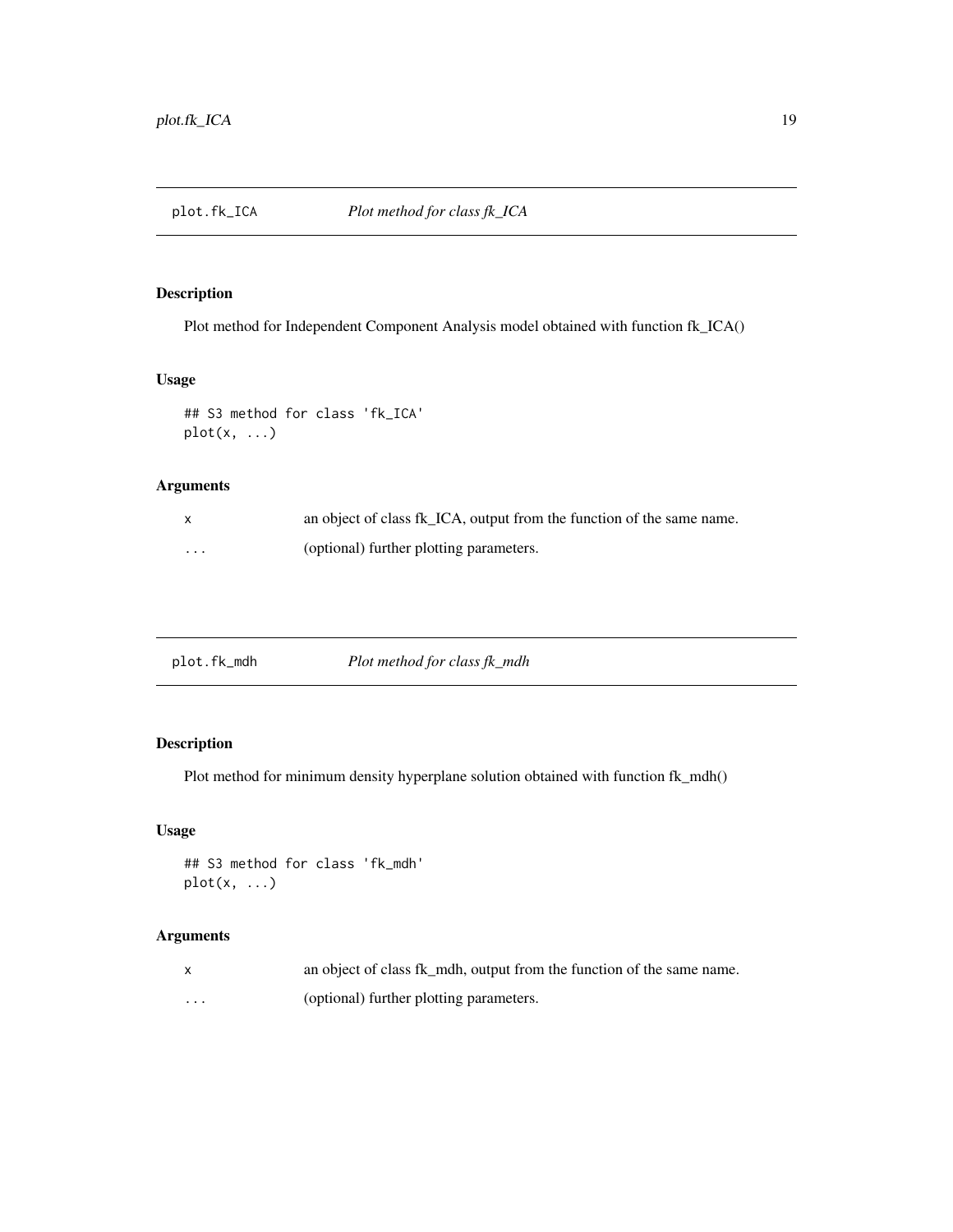<span id="page-19-0"></span>

Plot method for projection pursuit regression model fit with function fk\_ppr()

# Usage

## S3 method for class 'fk\_ppr'  $plot(x, term = NULL, ...)$ 

# Arguments

| X        | an object of class fk ppr, output from the function of the same name.                                                                                   |
|----------|---------------------------------------------------------------------------------------------------------------------------------------------------------|
| term     | (optional) the term in the additive regression model to be visualised. If omitted<br>then the residuals and fitted values for the full model are shown. |
| $\cdots$ | (optional) further arguments passed to or from other methods.                                                                                           |

plot.fk\_regression *Plot method for class fk\_regression*

# Description

Plot method for kernel regression estimate obtained with function fk\_regression()

# Usage

```
## S3 method for class 'fk_regression'
plot(x, main = NULL, ...)
```

|                   | an object of class fk_regression, output from the function of the same name. |
|-------------------|------------------------------------------------------------------------------|
| main              | (optional) main title for plot.                                              |
| $\cdot\cdot\cdot$ | (optional) further plotting parameters.                                      |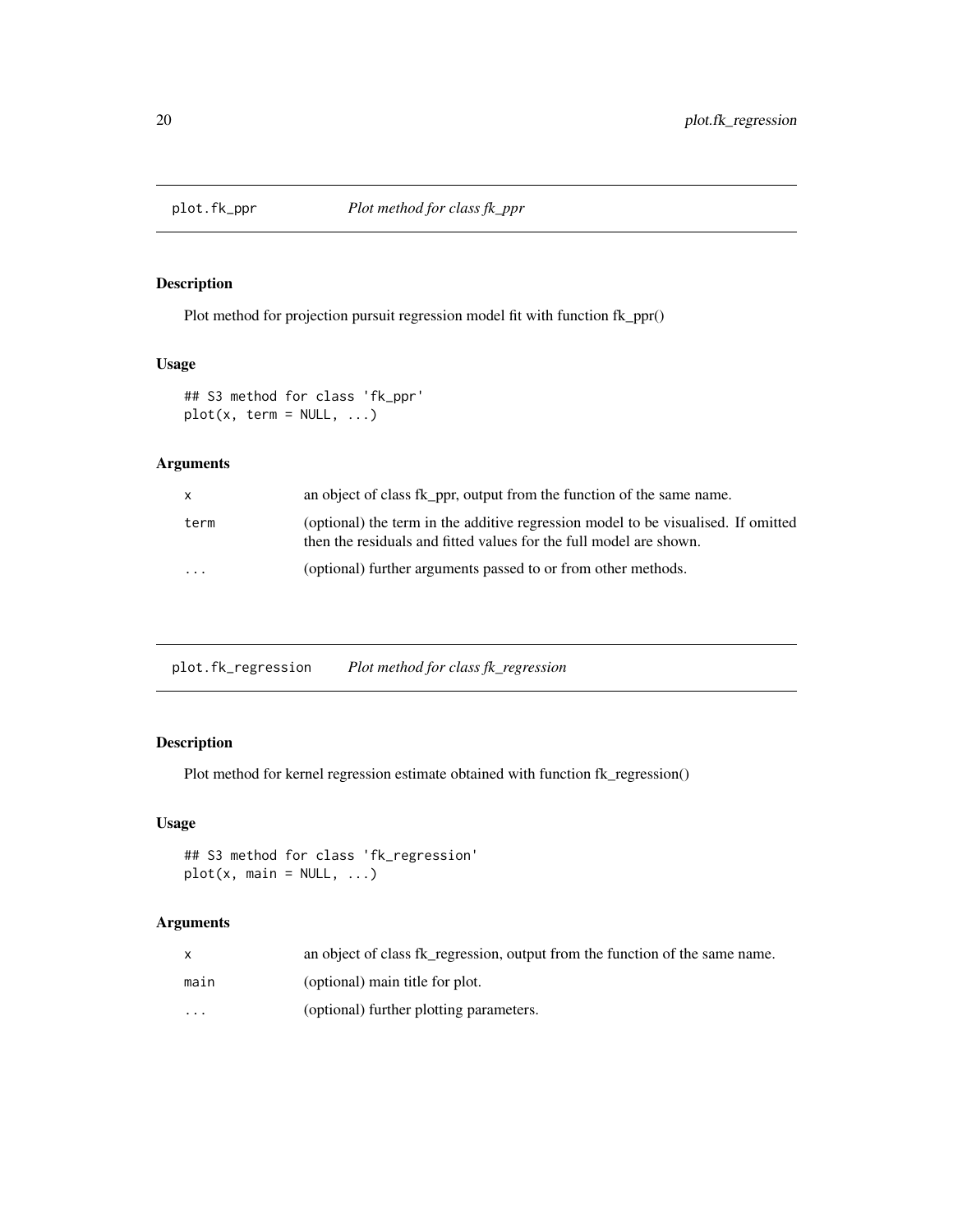<span id="page-20-0"></span>plot\_kernel *Plot the shape of a kernel function implemented in FKSUM based on its vector of beta coefficients*

# Description

Plots the kernel function for a given set of beta coefficients. NB: coefficients will be normalised so that the kernel describes a probability density.

#### Usage

 $plot_{\text{1}}(beta, type = 'l', ...)$ 

#### Arguments

| beta                    | positive numeric vector of kernel coefficients.                               |
|-------------------------|-------------------------------------------------------------------------------|
| type                    | (optional) plot type, as in base plot() function. The default is a line plot. |
| $\cdot$ $\cdot$ $\cdot$ | (optional) any additional arguments accepted by base plot() function.         |

# References

Hofmeyr, D.P. (2019) "Fast exact evaluation of univariate kernel sums", *IEEE Transactions on Pattern Analysis and Machine Intelligence*, in press.

#### Examples

### Plot order 4 smooth kernel

```
plot_kernel(1/factorial(0:4))
```
### Use a different line style

 $plot_{\text{1/factorial}(0:4), \text{1ty} = 2)$ 

predict.fk\_ppr *Predict method for class fk\_ppr*

#### Description

Standard prediction method for regression models, specific to outputs from the fk\_ppr() function. See help(fk\_ppr) for more details on the model.

#### Usage

```
## S3 method for class 'fk_ppr'
predict(object, Xtest = NULL, ...)
```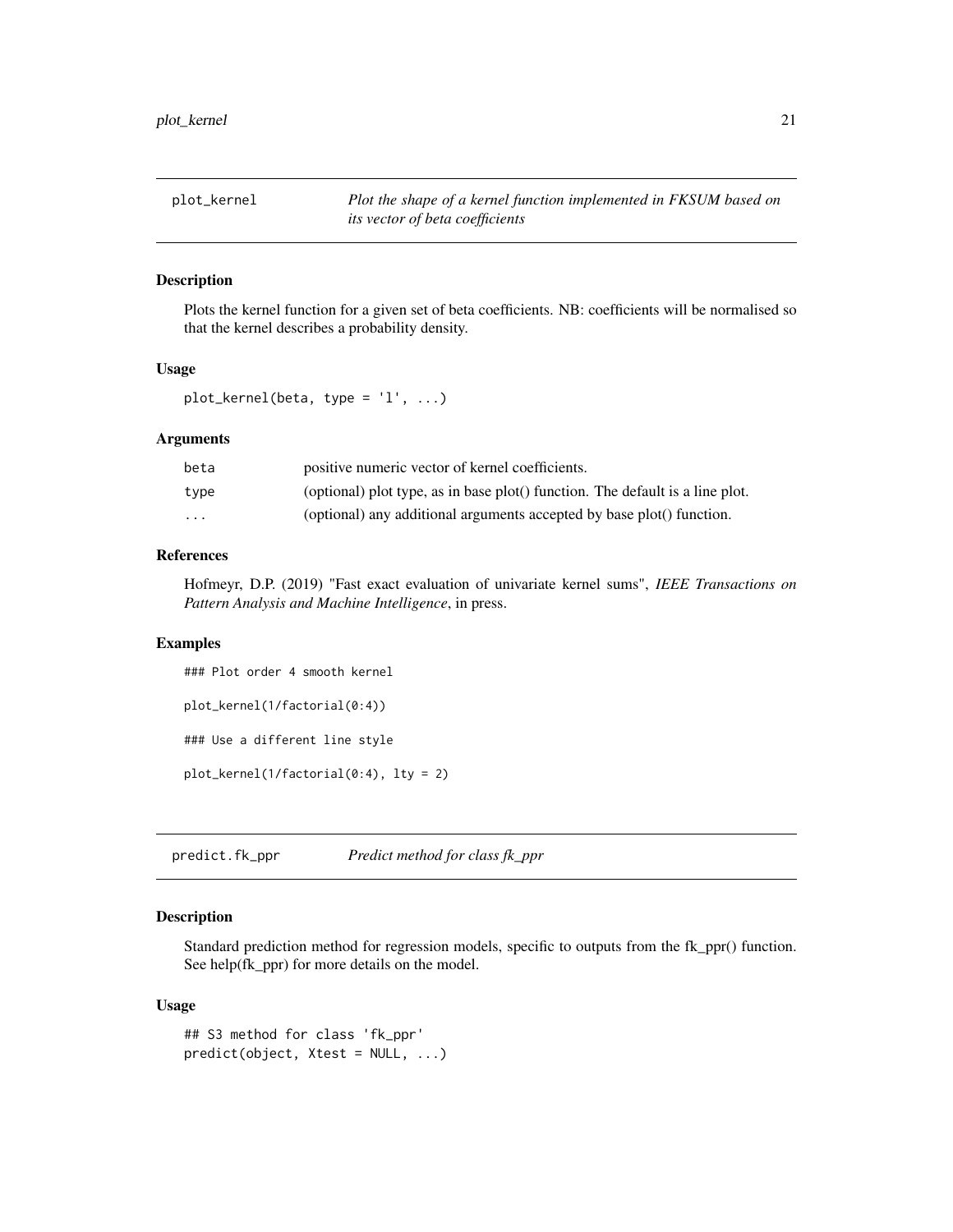#### **Arguments**

| object                  | an object of class fk ppr, output from the function of the same name.                                                                 |
|-------------------------|---------------------------------------------------------------------------------------------------------------------------------------|
| Xtest                   | (optional) matrix of test data on which predictions are to be made. If omitted<br>then fitted values from training data are returned. |
| $\cdot$ $\cdot$ $\cdot$ | (optional) further arguments passed to or from other methods.                                                                         |

# Value

A vector of predictions for Xtest.

#### Examples

```
op <- par(no.readonly = TRUE)
set.seed(2)
### Generate a set of data
X = matrix(rnorm(10000), ncol = 10)### Generate some "true" projection vectors
beta1 = (runif(10) > .5) * rnorm(10)beta2 = (runif(10) > .5) * rnorm(10)### Generate responses, dependent on X%*%beta1 and X%*%beta2
y = 1 + X%*%beta1 + ((X%*%beta2)>2)*(X%*%beta2-2)*10
y = y + (X%*%beta1)*(X%*%beta2)/5 + rnorm(1000)
### Fit a PPR model with 2 terms on a sample of the data
train_ids = sample(1:1000, 500)
model = fk_ppr(X[train_ids,], y[train_ids], nterms = 2)
### Predict on left out data, and compute
### estimated coefficient of determination
yhat = predict(model, X[-train_ids,])
MSE = mean((yhat-y[-train\_ids])^2)Var = mean((y[-train_ids]-mean(y[-train_ids]))^2)
1-MSE/Var
#################################################
```
### Add some "outliers" in the training data and fit ### the model again, as well as one with an absolute loss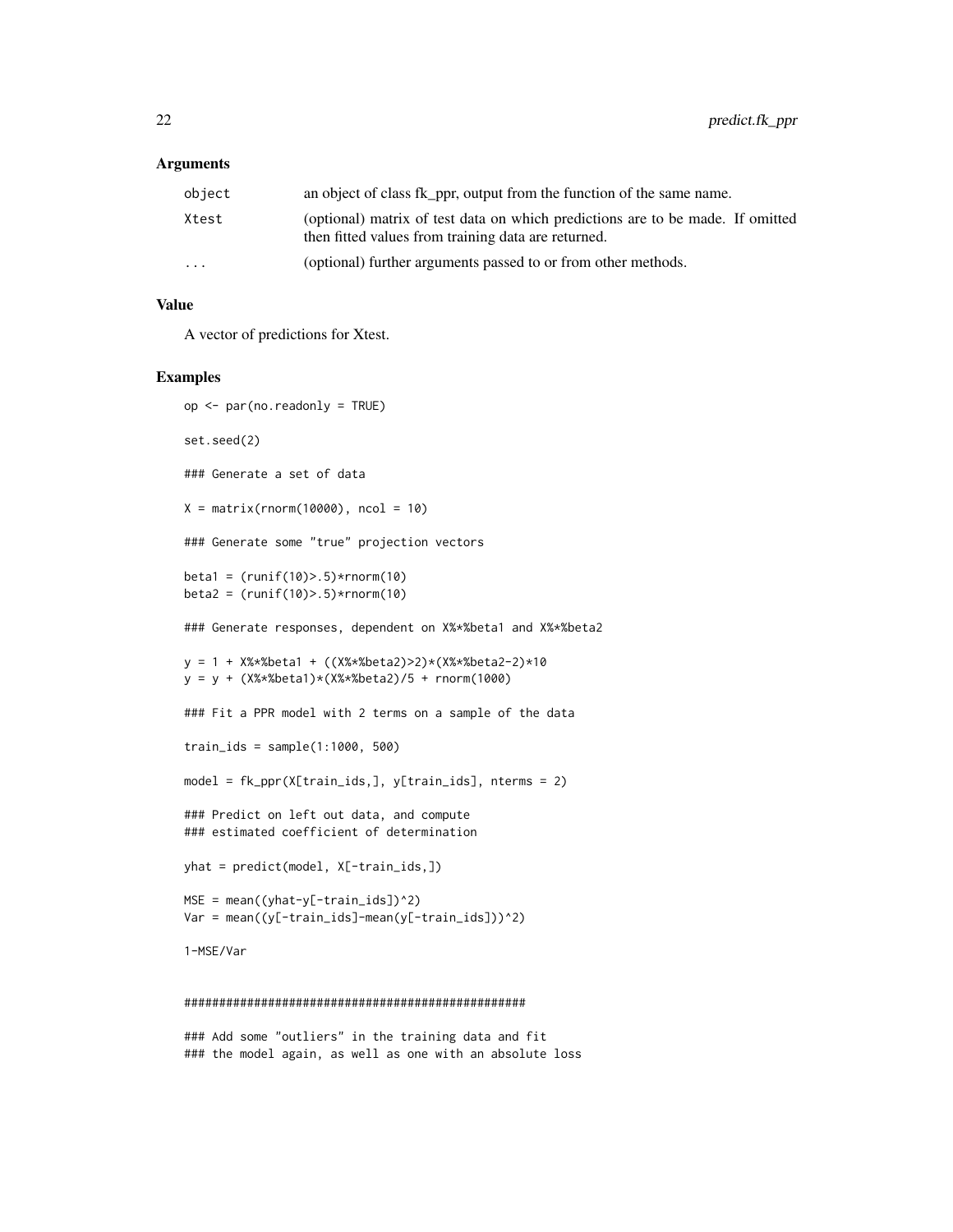```
y[train\_ids] = y[train\_ids] + (runif(500) < .05) * (rnorm(500) *100)model1 <- fk_ppr(X[train_ids,], y[train_ids], nterms = 2)
model2 <- fk_ppr(X[train_ids,], y[train_ids], nterms = 2,
   loss = function(y, hy) abs(y-hy),dloss = function(y, hy) sign(hy-y))
### Plot the resulting components in the model on the test data
par(max = c(2, 2, 2, 2))par(mfrow = c(2, 2))plot(X[-train_ids,]%*%model1$vs[1,], y[-train_ids])
plot(X[-train_ids,]%*%model1$vs[2,], y[-train_ids])
plot(X[-train_ids,]%*%model2$vs[1,], y[-train_ids])
plot(X[-train_ids,]%*%model2$vs[2,], y[-train_ids])
par(op)
### estimate comparative estimated coefficients of determination
MSE1 = mean((predict(model1, X[-train_ids,])-y[-train_ids])^2)
MSE2 = mean((predict(model2, X[-train_ids,])-y[-train_ids])^2)
Var = mean((y[-train\_ids]-mean(y[-train\_ids]))^2)1-MSE1/Var
1-MSE2/Var
```
predict.fk\_regression *Predict method for class fk\_regression*

#### Description

Predict method for kernel regression. Evaluates the fitted regression function at a set of evaluation/test points

# Usage

```
## S3 method for class 'fk_regression'
predict(object, xtest = NULL, ...)
```

| object                  | an object of class fk_regression, output from the function of the same name.          |
|-------------------------|---------------------------------------------------------------------------------------|
| xtest                   | (optional) vector of evaluation/test points. If omitted then the fitted values at the |
|                         | original sample are returned.                                                         |
| $\cdot$ $\cdot$ $\cdot$ | (optional) further arguments passed to or from other methods.                         |
|                         |                                                                                       |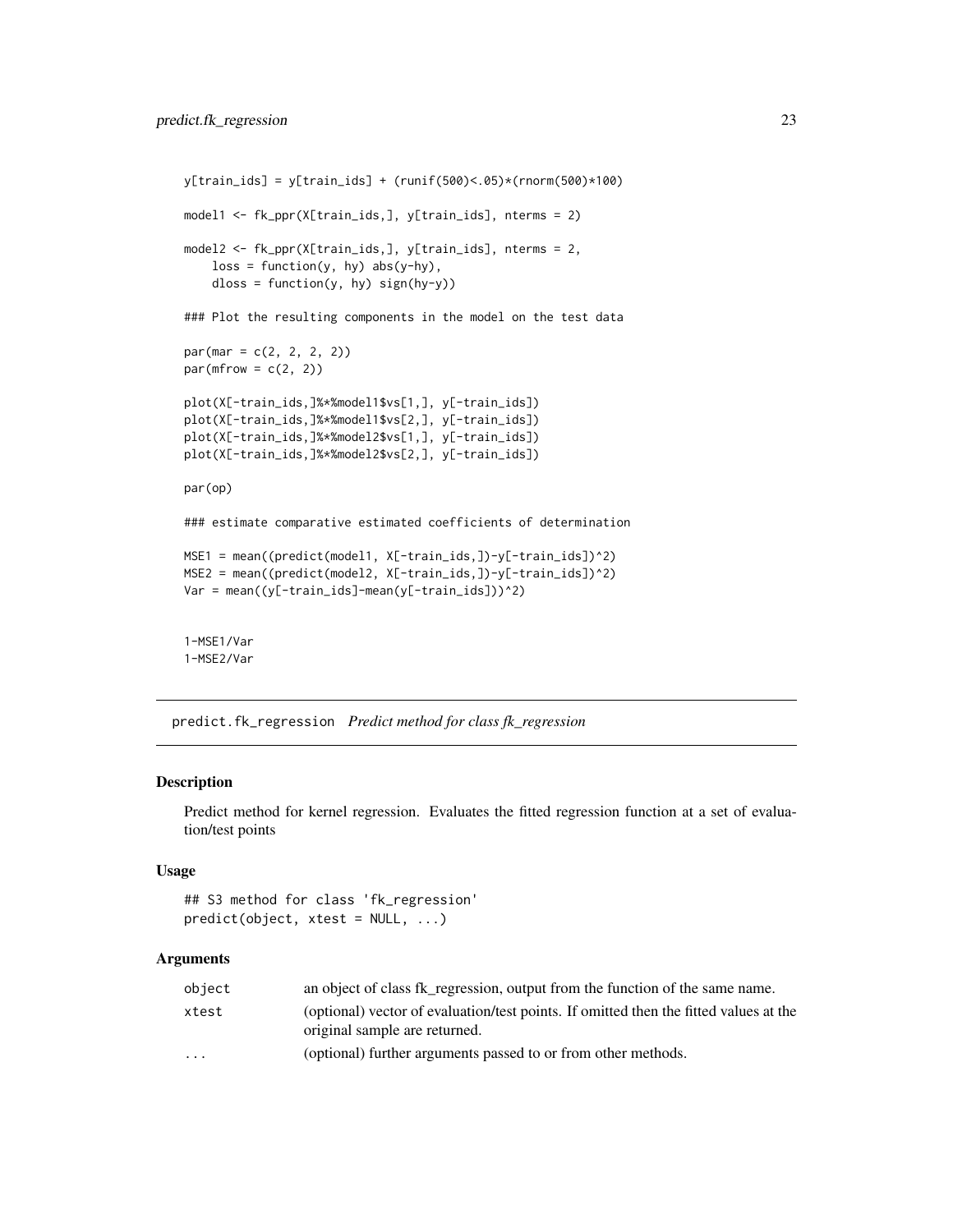# <span id="page-23-0"></span>Value

vector of fitted/predicted values of the regression function.

print.fk\_density *Print method for class fk\_density*

# Description

Print method for kernel density estimate obtained with function fk\_density()

# Usage

## S3 method for class 'fk\_density'  $print(x, \ldots)$ 

# Arguments

|   | an object of class fk_density, output from the function of the same name. |
|---|---------------------------------------------------------------------------|
| . | (optional) further arguments passed to or from other methods.             |

# Description

Print method for Independent Component Analysis model fit with function fk\_ICA()

#### Usage

```
## S3 method for class 'fk_ICA'
print(x, \ldots)
```

| X. | an object of class fk_ICA, output from the function of the same name. |
|----|-----------------------------------------------------------------------|
| .  | (optional) further arguments passed to or from other methods.         |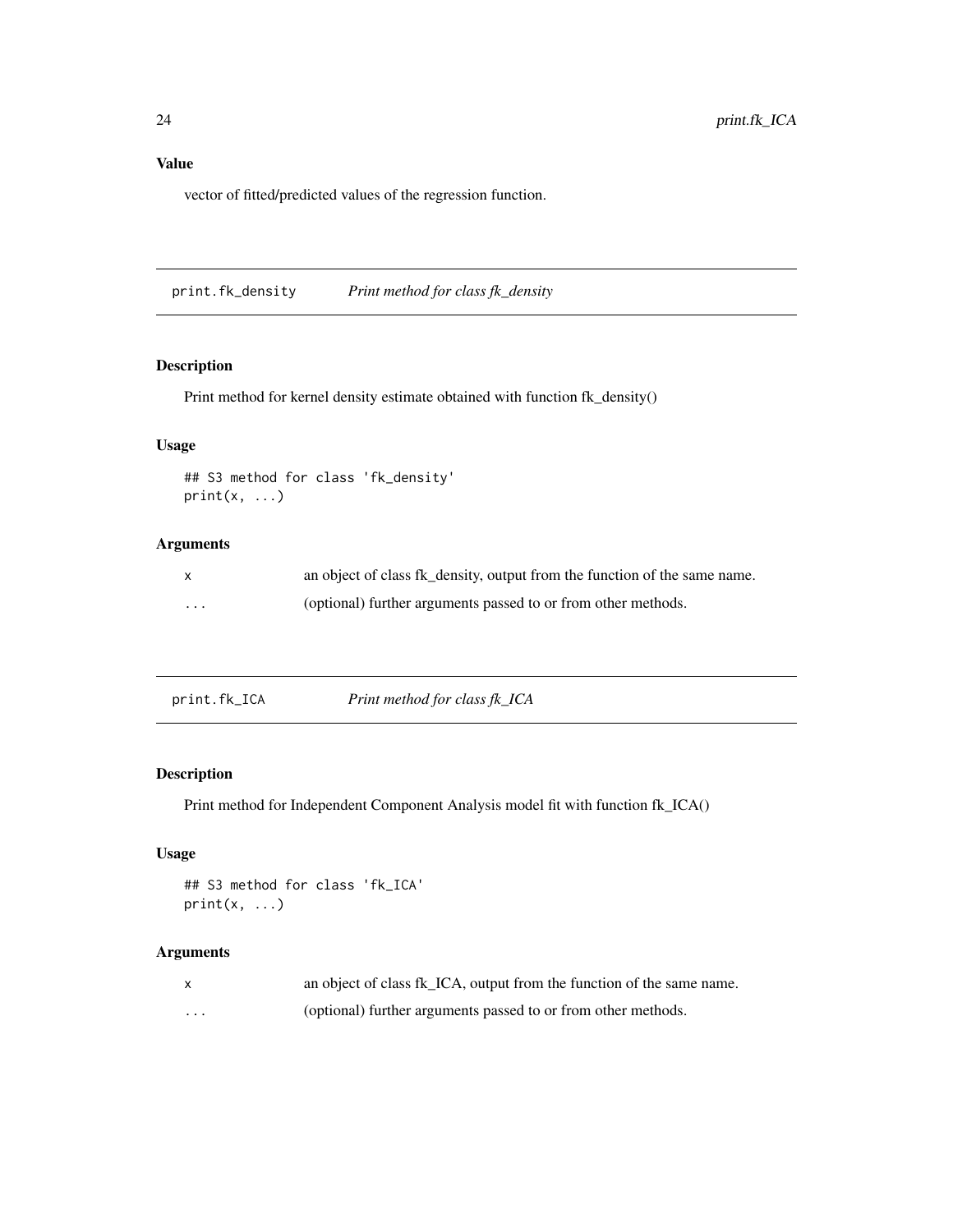<span id="page-24-0"></span>

Print method for minimum density hyperplane solution obtained with function fk\_mdh()

# Usage

```
## S3 method for class 'fk_mdh'
print(x, \ldots)
```
# Arguments

| X       | an object of class fk mdh, output from the function of the same name. |
|---------|-----------------------------------------------------------------------|
| $\cdot$ | (optional) further arguments passed to or from other methods.         |

| print.fk_ppr | Print method for class fk_ppr |
|--------------|-------------------------------|
|              |                               |

# Description

Print method for projection pursuit regression model fit with function fk\_ppr()

# Usage

```
## S3 method for class 'fk_ppr'
print(x, \ldots)
```

| X        | an object of class fk_ppr, output from the function of the same name. |
|----------|-----------------------------------------------------------------------|
| $\cdots$ | (optional) further arguments passed to or from other methods.         |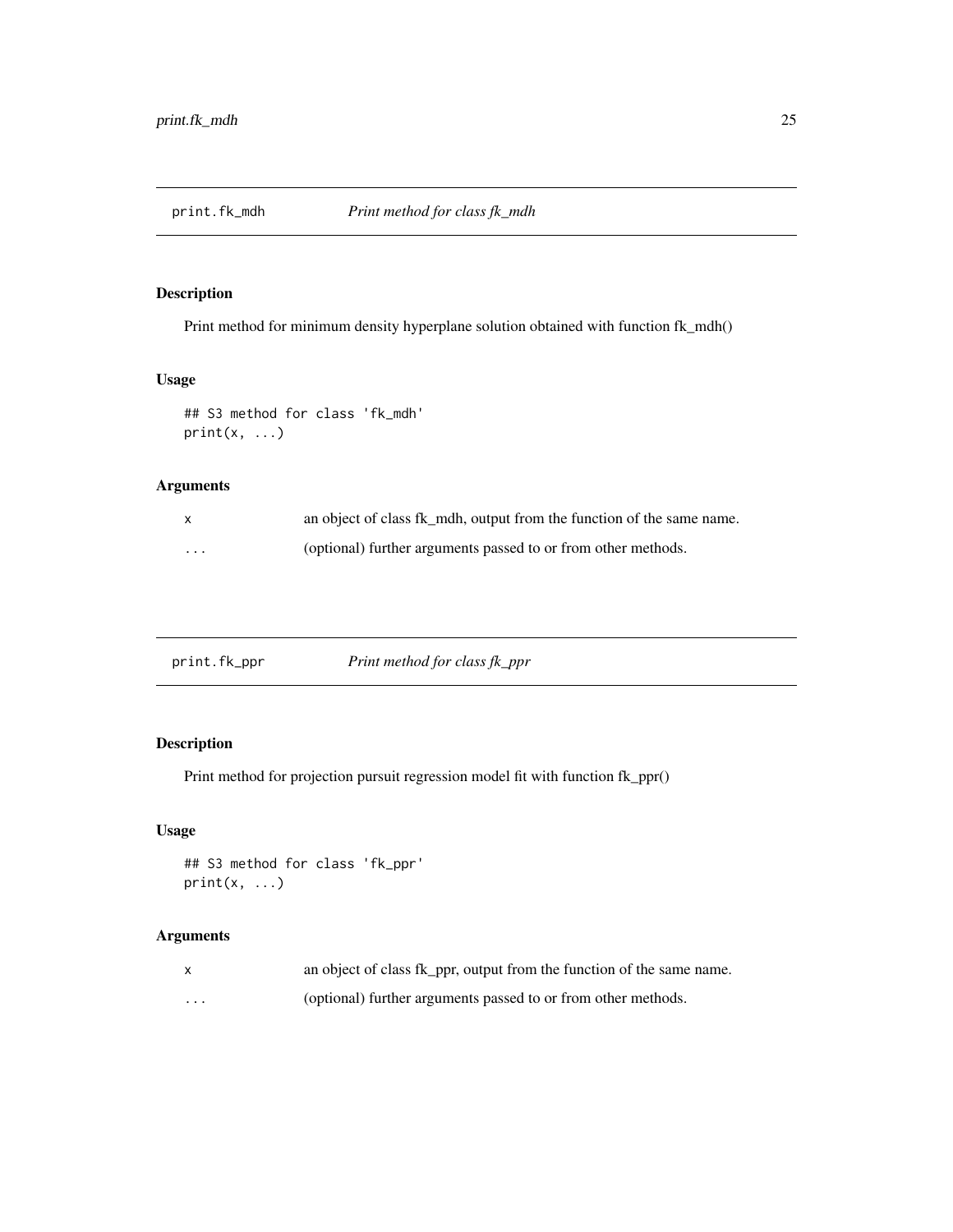<span id="page-25-0"></span>print.fk\_regression *Print method for class fk\_regression*

#### Description

Print method for kernel regression estimate obtained with function fk\_regression()

# Usage

```
## S3 method for class 'fk_regression'
print(x, \ldots)
```
#### Arguments

|   | an object of class fk_regression, output from the function of the same name. |
|---|------------------------------------------------------------------------------|
| . | (optional) further arguments passed to or from other methods.                |

| Kernel roughness<br>roughness_K |
|---------------------------------|
|---------------------------------|

# Description

Computes the squared L2 norm, also known as the roughness, of a kernel implemented in FK-SUM based on its beta coefficients. NB: the coefficients will first be normalised so that the kernel represents a density function. Equivalent to norm\_K() $\text{^2}$ 2

# Usage

roughness\_K(beta)

### Arguments

beta numeric vector of positive coefficients.

#### Value

positive numeric representing the squared L2 norm, or roughness of the kernel with coefficients beta/norm\_const(beta).

#### References

Hofmeyr, D.P. (2019) "Fast exact evaluation of univariate kernel sums", *IEEE Transactions on Pattern Analysis and Machine Intelligence*, in press.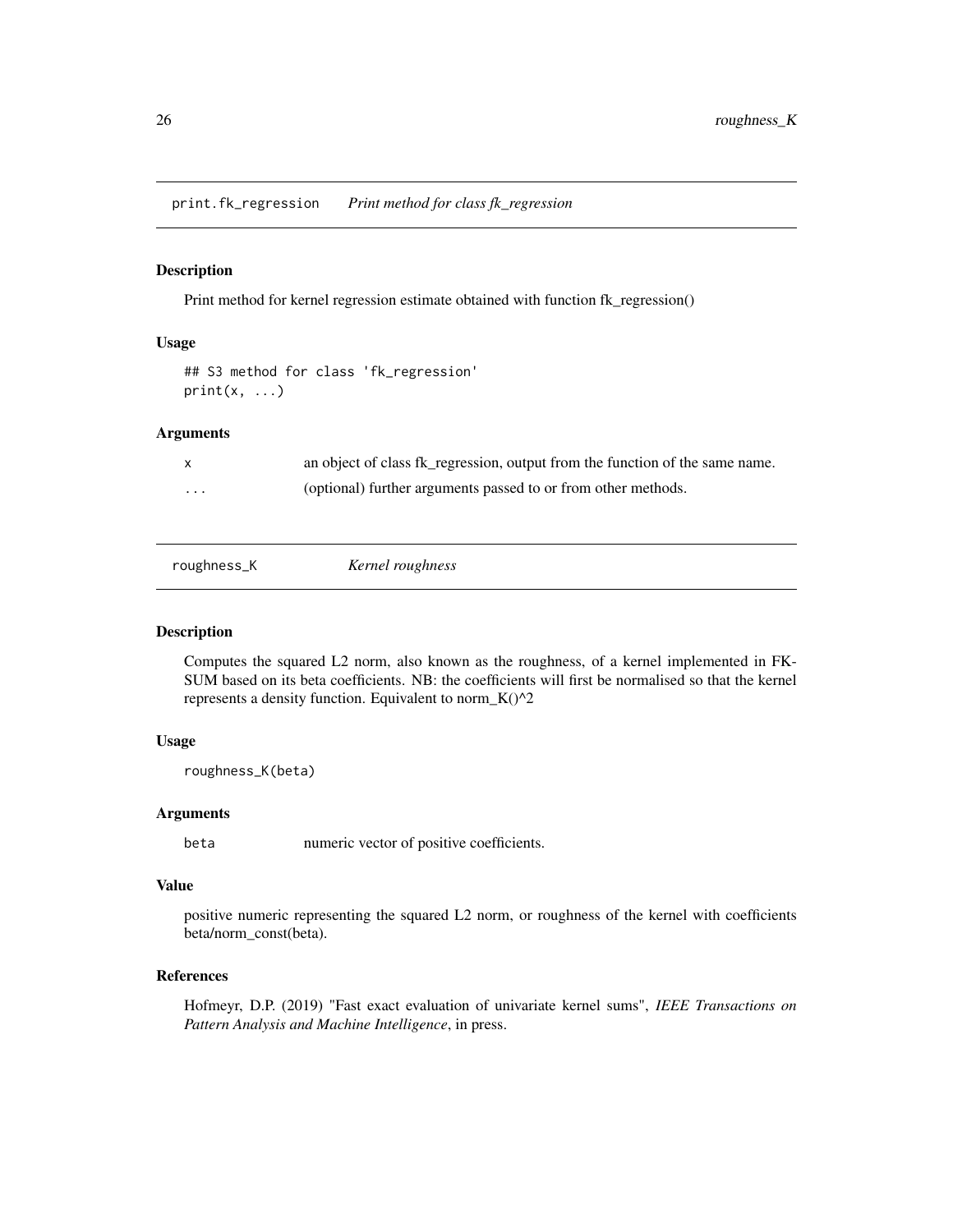<span id="page-26-0"></span>

Computes the variance of the random variable whose density is given by a kernel implemented in FKSUM, with coefficients beta. NB: coefficients will first be normalised so that the kernel is a density function.

# Usage

var\_K(beta)

# Arguments

beta positive numeric vector of kernel coefficients.

# Value

A positive numeric value representing the variance of the random variable with density given by the kernel.